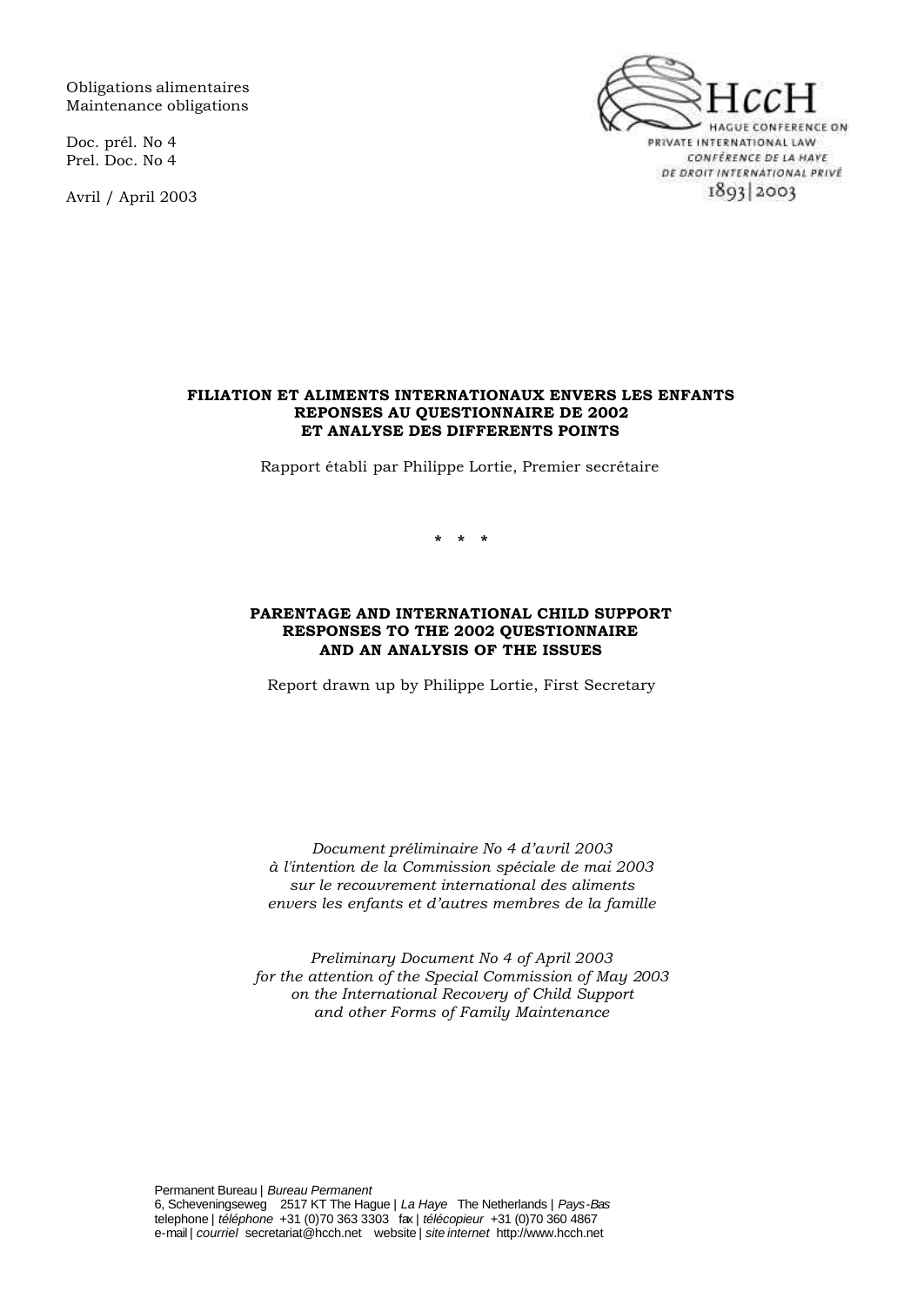#### **FILIATION ET ALIMENTS INTERNATIONAUX ENVERS LES ENFANTS REPONSES AU QUESTIONNAIRE DE 2002 ET ANALYSE DES DIFFERENTS POINTS**

Rapport établi par Philippe Lortie, Premier secrétaire

**\* \* \***

#### **PARENTAGE AND INTERNATIONAL CHILD SUPPORT RESPONSES TO THE 2002 QUESTIONNAIRE AND AN ANALYSIS OF THE ISSUES**

Report drawn up by Philippe Lortie, First Secretary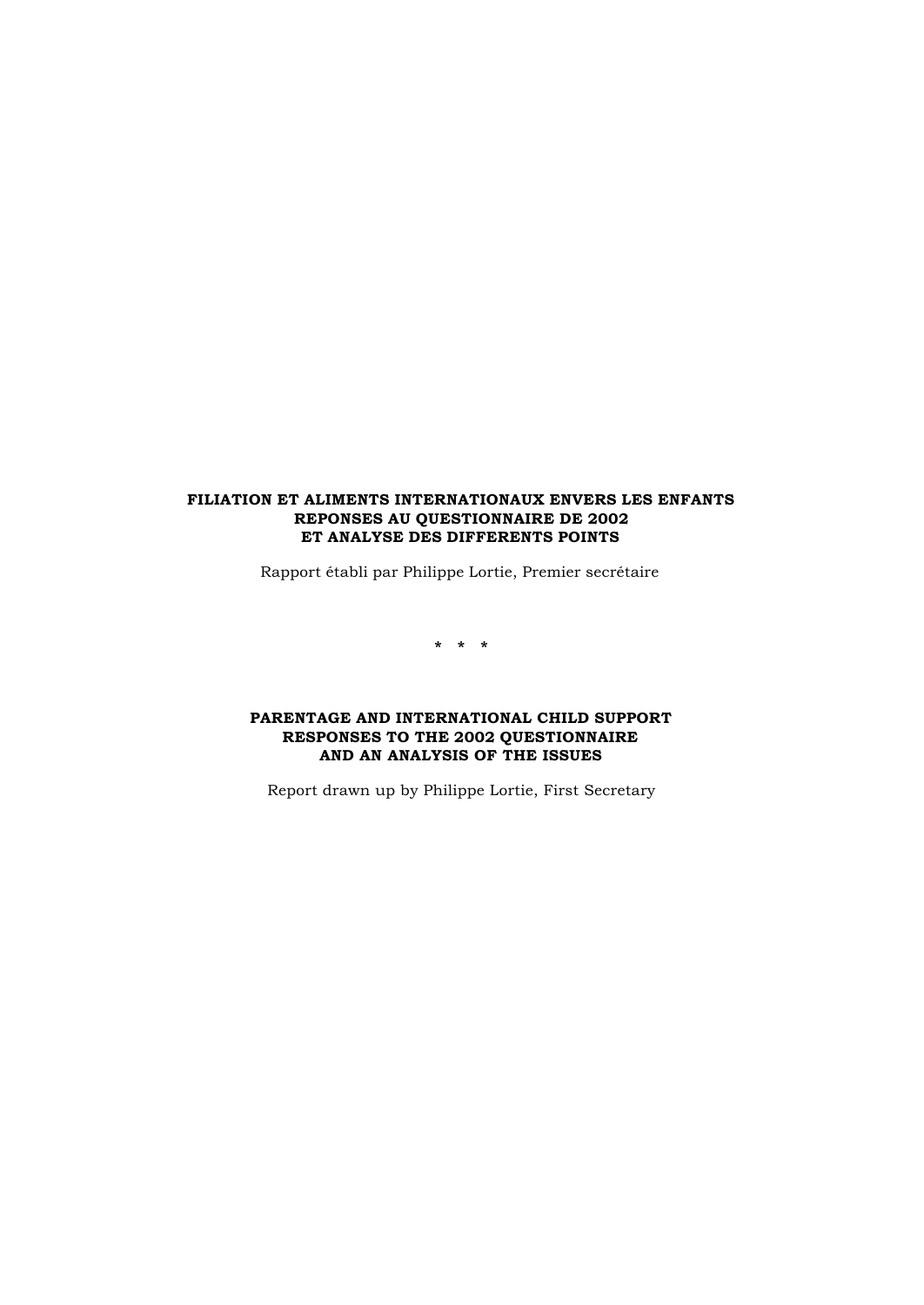# **TABLE OF CONTENTS**

| <b>CHAPTER I</b> |                    |       |                                                                                                                                                                                                                     |  |  |
|------------------|--------------------|-------|---------------------------------------------------------------------------------------------------------------------------------------------------------------------------------------------------------------------|--|--|
|                  | <b>CHAPTER II</b>  |       | OVERVIEW OF THE DIFFERENT DOMESTIC SYSTEMS IN<br>RELATION TO THE ESTABLISHMENT OF PARENTAGE (QUESTION                                                                                                               |  |  |
| A)               |                    |       |                                                                                                                                                                                                                     |  |  |
|                  | a)                 |       |                                                                                                                                                                                                                     |  |  |
|                  | b)                 |       |                                                                                                                                                                                                                     |  |  |
|                  | $\mathsf{c})$      |       |                                                                                                                                                                                                                     |  |  |
|                  | d)                 |       | Cases where legal procedure and methods for the establishment of parentage                                                                                                                                          |  |  |
| B)               |                    |       | The different use of the methods for the establishment of parentage in relation to                                                                                                                                  |  |  |
|                  | a)                 |       | Administrative system for child support and the establishment of parentage 7                                                                                                                                        |  |  |
|                  | b)                 |       | Court driven system for child support and the establishment of parentage 8                                                                                                                                          |  |  |
|                  |                    | (i)   | The establishment of parentage erga omnes as a condition of the                                                                                                                                                     |  |  |
|                  |                    | (ii)  | The establishment of parentage by presumption for child support, the                                                                                                                                                |  |  |
|                  | $\mathsf{c})$      |       | Systems where administrative and court driven systems co-exist 8                                                                                                                                                    |  |  |
|                  |                    | (i)   |                                                                                                                                                                                                                     |  |  |
|                  |                    | (ii)  |                                                                                                                                                                                                                     |  |  |
|                  |                    | (iii) |                                                                                                                                                                                                                     |  |  |
|                  | d)                 |       | Systems designed to co-ordinate the cross-border establishment of child<br>support through the use of domestic systems - Description of the<br>"Commonwealth" scheme, with an emphasis on the Canadian "application |  |  |
| $\mathcal{C}$    |                    |       | The scientific or medical methods used for the establishment of parentage 10                                                                                                                                        |  |  |
| D)               |                    |       |                                                                                                                                                                                                                     |  |  |
|                  | <b>CHAPTER III</b> |       | THE LAW APPLICABLE TO THE DETERMINATION OF PARENTAGE<br>IN THE CONTEXT OF CHILD SUPPORT PROCEEDINGS (QUESTION<br>NO 16 OF THE 2002 QUESTIONNAIRE AND QUESTION NO 1A                                                 |  |  |
| A)               |                    |       |                                                                                                                                                                                                                     |  |  |
| B)               |                    |       | The law applicable to the determination of parentage as a main issue 12                                                                                                                                             |  |  |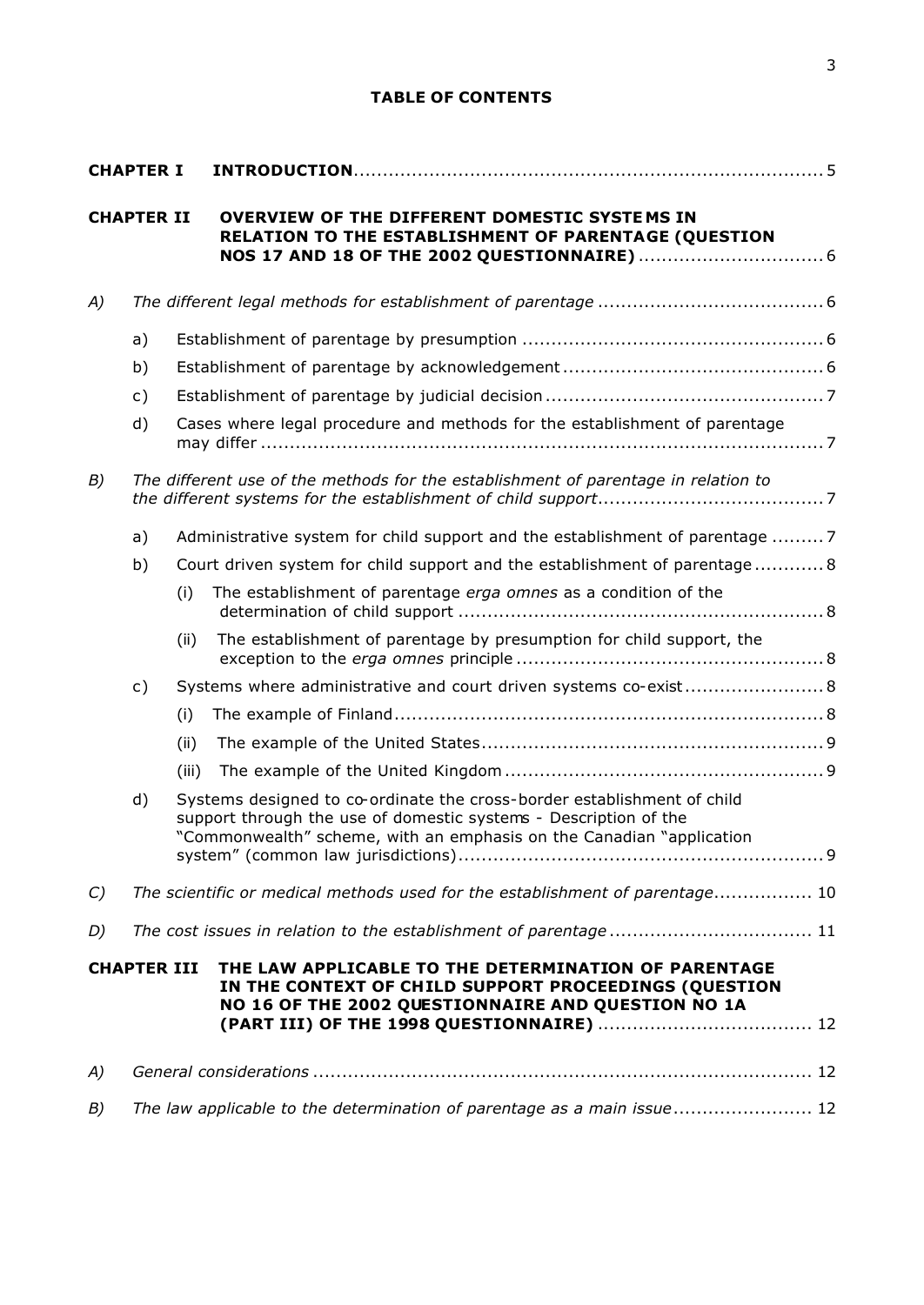| C)                              | The law applicable to the determination of parentage, where it arises as an                                                                                                      |  |  |  |
|---------------------------------|----------------------------------------------------------------------------------------------------------------------------------------------------------------------------------|--|--|--|
|                                 | <b>CHAPTER IV</b><br>THE RECOGNITION AND ENFORCEMENT OF FOREIGN DECISIONS<br>WITH REGARD TO CHILD SUPPORT IN RELATION TO<br>ESTABLISHMENT OF PARENTAGE ISSUES (QUESTION NO 19 OF |  |  |  |
| A)                              |                                                                                                                                                                                  |  |  |  |
| B)                              | The refusal to recognise and enforce a child support decision if it entails a                                                                                                    |  |  |  |
| $\mathcal{C}$                   | The refusal to recognise and enforce a child support decision if a law or a method is<br>applied to the determination of parentage different from that applied in the            |  |  |  |
|                                 |                                                                                                                                                                                  |  |  |  |
|                                 | <b>CHAPTER V</b><br>THE PROVISION OF CO-OPERATION MECHANISMS IN THE<br>ESTABLISHMENT OF PARENTAGE (QUESTION NOS 33G AND 34                                                       |  |  |  |
| A)                              |                                                                                                                                                                                  |  |  |  |
| B)                              | Constructing the new instrument - administrative co-operation with regard to the                                                                                                 |  |  |  |
|                                 |                                                                                                                                                                                  |  |  |  |
|                                 |                                                                                                                                                                                  |  |  |  |
|                                 | Issues of law applicable in relation to the establishment of parentage 19                                                                                                        |  |  |  |
|                                 | Issues of recognition and enforcement in relation to the establishment of parentage 19                                                                                           |  |  |  |
| A)<br>B)<br>$\mathcal{C}$<br>D) | Issues of co-operation in relation to the establishment of parentage 19                                                                                                          |  |  |  |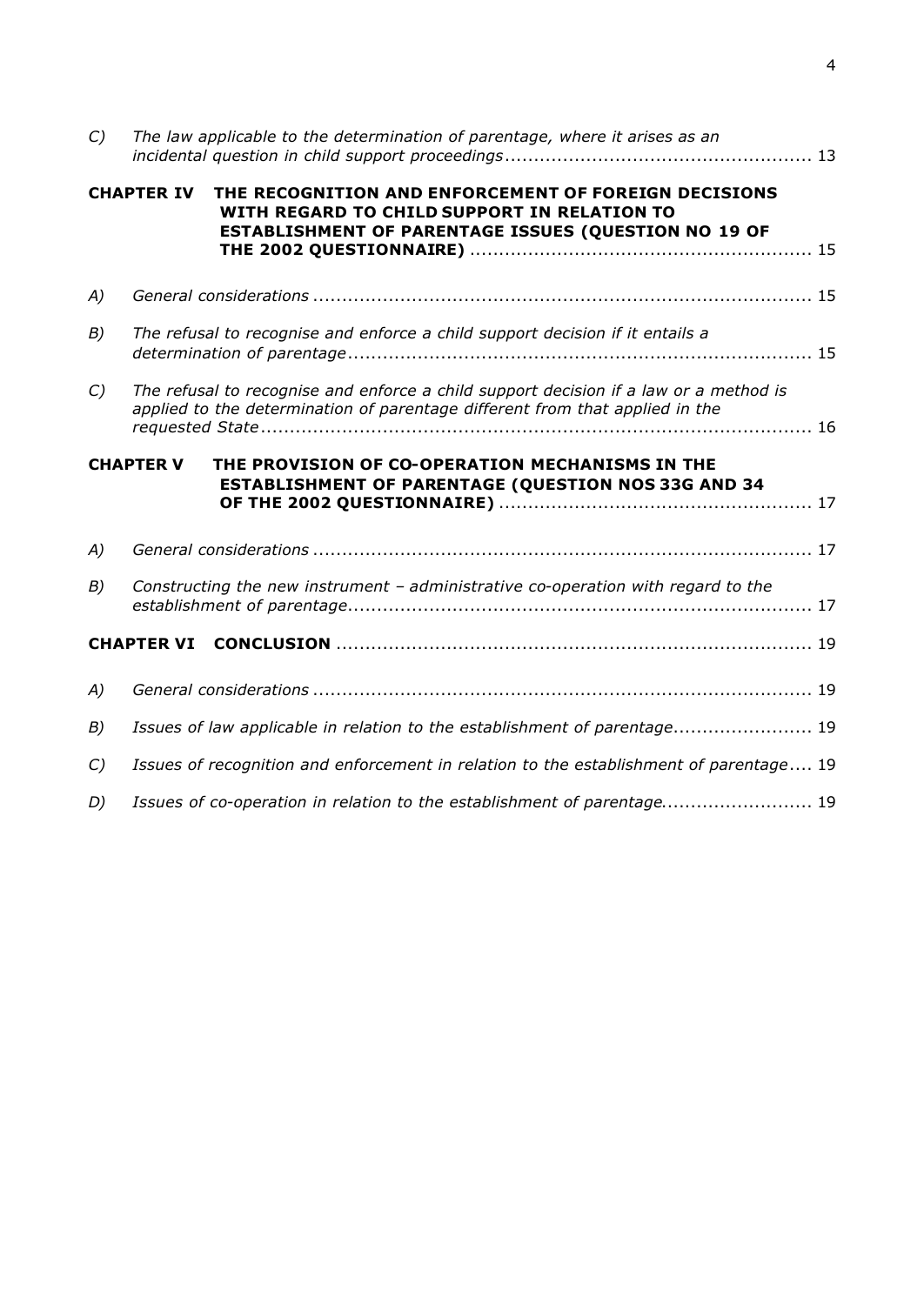#### **CHAPTER I INTRODUCTION**

i,

1. As stated in Preliminary Document No 3, "Towards a New Global Instrument on the International Recovery of Child Support and Other Forms of Family Maintenance", Report drawn up by William Duncan, Deputy Secretary General, for the attention of the Special Commission of May 2003 on the International Recovery of Child Support and other Forms Family Maintenance, a number of specific matters not covered in that Report would be the subject of separate studies.<sup>1</sup> This document will deal with various issues, especially in relation to the rules of private international law, surrounding the establishment of parentage in the context of international maintenance recovery.<sup>2</sup> However, before turning to the examination of the rules of private international law issues, it is important to consider the state of national laws. This analysis draws mostly from answers to the Questionnaires of 1998<sup>3</sup> and 2002<sup>4</sup>.

2. Throughout this study, it is important to remember that the international recovery of child support and other forms of family maintenance will generally arise from two different scenarios. The first situation consists of the creditor taking measures for the international recovery of maintenance granted, initially, in a purely domestic context, when both the creditor and the debtor were in the same jurisdiction. The second situation is where the creditor is claiming maintenance and seeking a maintenance decision against a debtor situated in another jurisdiction. In both cases, a question of parentage may arise implicating at least two jurisdictions.

<sup>&</sup>lt;sup>1</sup> "Towards a New Global Instrument on the International Recovery of Child Support and Other Forms of Family Maintenance", a Report drawn up by William Duncan, Deputy Secretary General, Preliminary Document No 3 of April 2003, for the attention of the Special Commission of May 2003 on the International Recovery of Child Support and other Forms of Family Maintenance, at paragraph 11, available at: < http://hcch.net/e/workprog/maint.html >

<sup>2</sup> In public international law, issues of parentage and child support are included in the *United Nations Convention of 1989 on the Rights of the Child*, done at New York on 20 November 1989, U.N.T.S., vol. 1577, p. 3, to which 191 States are Parties. *See* Articles 7, 8 and 27 of the Convention. More specifically, Article 27(4) of the Convention provides that "States Parties shall take all appropriate measures to secure the recovery of maintenance for the child …".

<sup>&</sup>lt;sup>3</sup> "Questionnaire on Maintenance Obligations", drawn up by William Duncan, First Secretary, Preliminary Document No 1 of November 1998 for the attention of the Special Commission of April 1999, available at: < http://hcch.net/e/workprog/maint.html >.

<sup>&</sup>lt;sup>4</sup> "Information Note and Questionnaire concerning a New Global Instrument on the International Recovery of Child Support and Other Forms of Family Maintenance", drawn up by William Duncan, Deputy Secretary General, Preliminary Document No 1 of June 2002 for the attention of the Special Commission on Maintenance Obligations, available at: < http://hcch.net/e/workprog/maint.html >.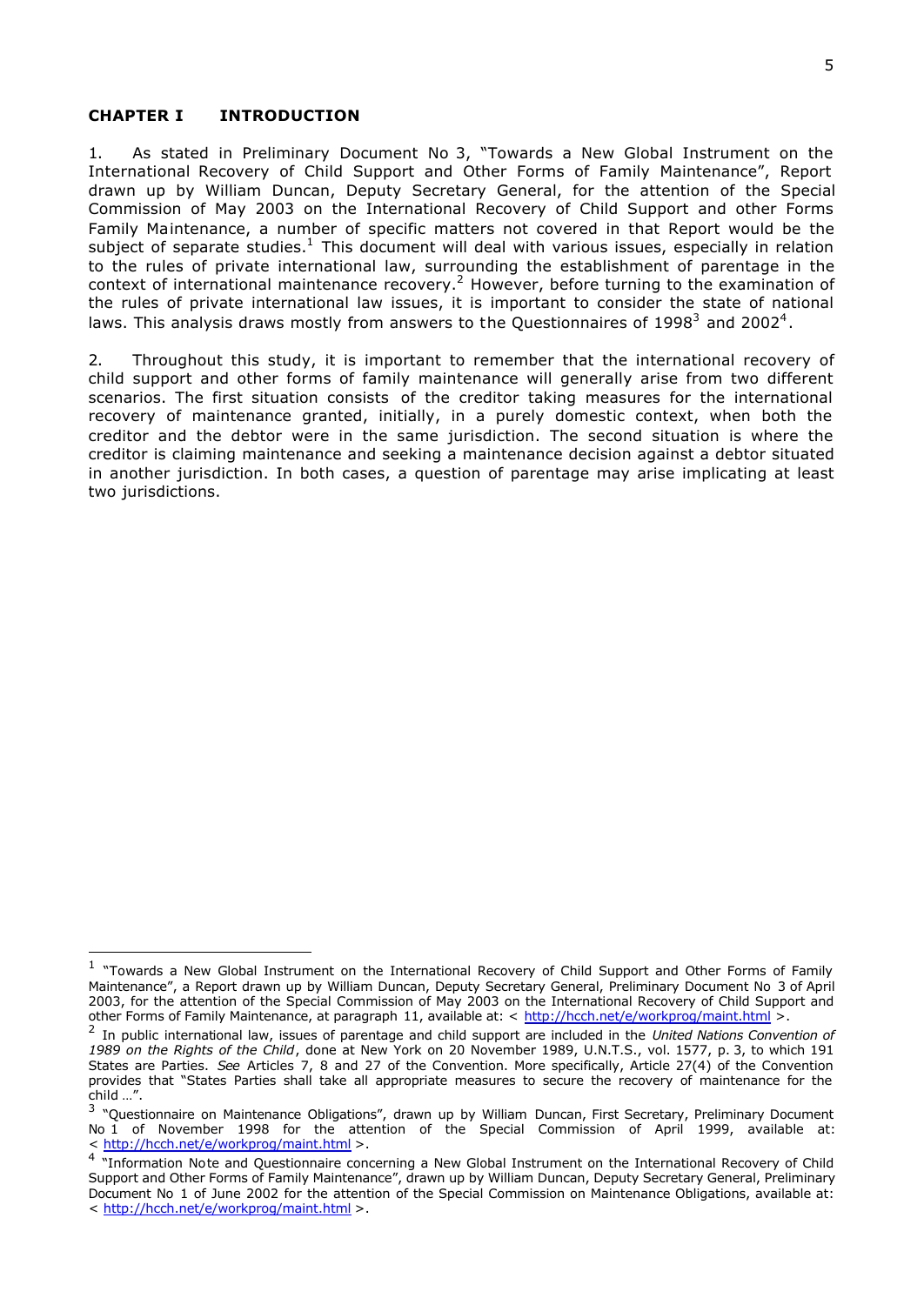## **CHAPTER II OVERVIEW OF THE DIFFERENT DOMESTIC SYSTE MS IN RELATION TO THE ESTABLISHMENT OF PARENTAGE (QUE STION NOS 17 AND 18 OF THE 2002 QUESTIONNAIRE)**

# *A) The different legal methods for establishment of parentage*

3. For the purpose of child support, parentage may be established by presumptions provided by law, by acknowledgment, or by a decision of a competent authority.<sup>5</sup>

# a) Establishment of parentage by presumption

4. The term presumption, as used in this document, describes situations where legal effects are achieved by simple operation of the law. Presumptions are generally used in the case of children born within wedlock. Usually, the child conceived before or during the marriage and born during the marriage will be presumed to be the child of the mother's husband. Furthermore, the child conceived during the marriage and born after the end of the marriage will be presumed the child of the former husband. Other presumptions may be provided in the case of a child conceived during a first marriage and born during a second, or for a child conceived before marriage and born after the end of the marriage. In some cases, the law setting such presumptions may provide timelines, according to the period of gestation, within which the conception and birth should occur. Finally, some States may not apply these presumptions if the child is born after the factual or legal separation of the spouses or after the dissolution of the marriage or the divorce. Special rules may also apply to cases of nullity of marriage.

5. Sometimes, presumptions are used in the case of children born out of wedlock. With the necessary adjustments they may apply to those cases where the mother of the child is living or has been living with a man without being married during the period of gestation.

6. It is usually possible to rebut a presumption of parentage before a competent authority. Procedural limitations in the child's interests may apply. Generally, the competent authority will be a court of law. It could also be an administrative authority.

## b) Establishment of parentage by acknowledgement

i,

7. The term acknowledgement, as used in this document, describes situations where parentage is established on the basis of a voluntary act of the parent or parents. Such acknowledgement may have different forms, for example expression of will before an administrative authority (*e.g.* civil register), in a protocol before a court or administrative authority, by a joint written agreement or by joint registration or certificate.

8. In some States, the mother and / or the child may be given the possibility to oppose the establishment of parentage by voluntary acknowle dgement of the person alleging to be the father. In other States, the acknowledgement of parentage requires the simultaneous consent of father, mother and child. However, in this latter situation, the consent of the child could be conditional upon her or him reaching a certain age. If an age has not been fixed, a competent authority, depending on the nature of the case, may assess if the child is capable of expressing her or his own views.

9. In most situations, it is possible to contest the acknowledgement before a competent authority. Generally, the competent authority will be a court of law. It could also be an administrative authority.

<sup>5</sup> For a more detailed presentation of issues regarding the establishment of parentage, *see* "White paper on Principles concerning the Establishment and Legal Consequences of Parentage", Council of Europe, Strasbourg, 15 January 2002, CJ-FA (2001) 16 rev., available at: < http://www.legal.coe.int/family > (last consulted on 24/03/2003).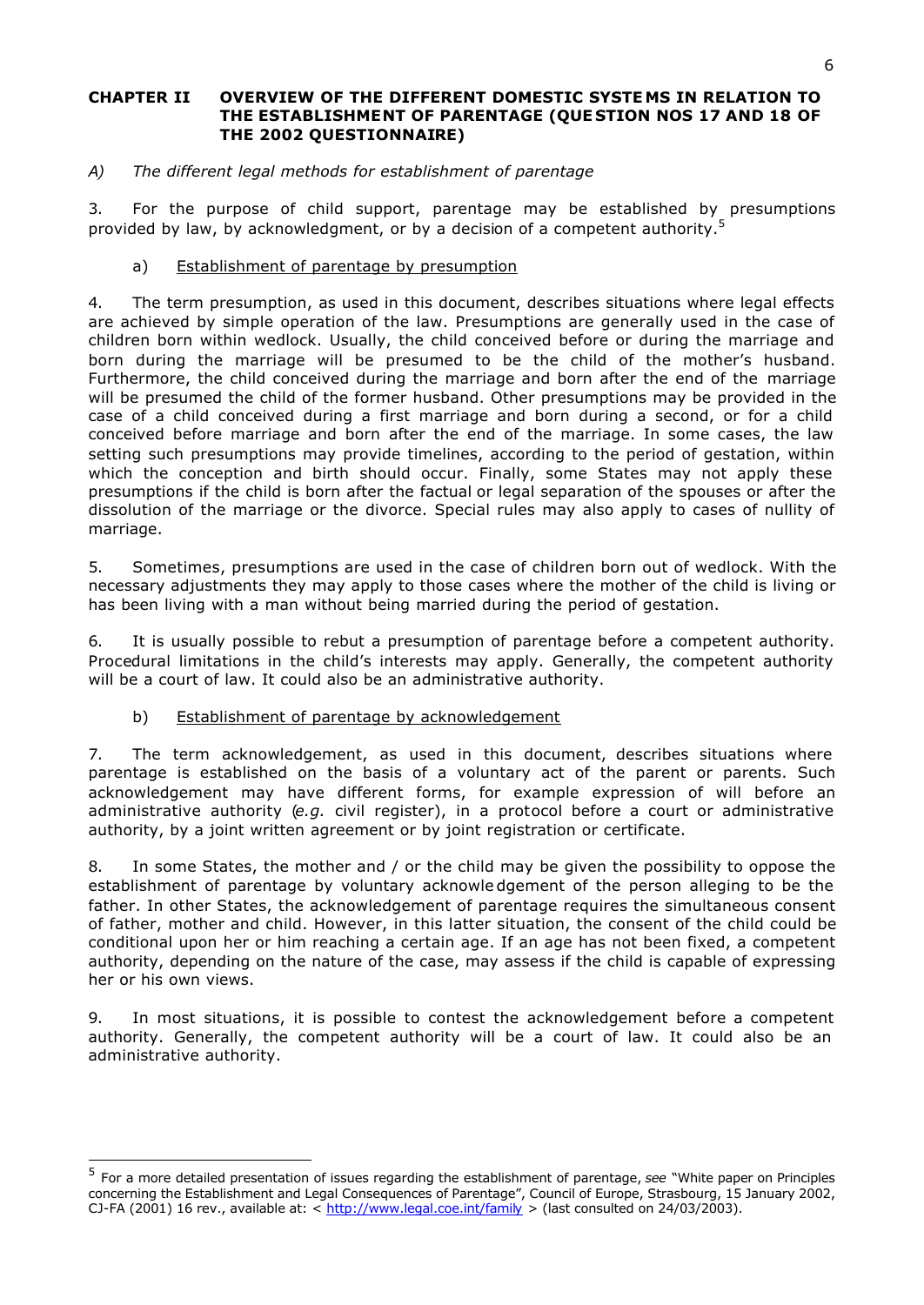## c) Establishment of parentage by judicial decision

10. In a number of States, determination of parentage by a judicial decision has a subsidiary character; recourse to the courts is available in order to contest parentage established by presumption or by acknowledgement. Usually, it is also possible to request the establishment of parentage by a competent authority, if it is not possible to establish it otherwise. The judicial determination of parentage is usually based on a presumption, oral or documentary evidence, or bio-medical evidence, including blood and genetic (DNA) testing.

11. The judicial determination of parentage may be "*erga omnes*" (*i.e.* parentage is established for all purposes) or for the purposes only of specific proceedings, *e.g.* maintenance proceedings.

### d) Cases where legal procedure and methods for the establishment of parentage may differ

12. There are cases where different approaches have been adopted with regard to the establishment of parentage, namely, where a child is born anonymously ("*accouchement sous X*") or of a surrogate mother or as a result of an incestuous relationship or of medically assisted procreation. It is important to note that rules on all these matters differ around the world and that many States have not yet legislated or may not legislate in this respect.

## *B) The different use of the methods for the establishment of parentage in relation to the different systems for the establishment of child support*

13. The different use of the legal methods for the establishment of parentage and their possible different combinations may vary according to whether the system for the establishment of child support is administrative in nature,  $6$  court driven<sup>7</sup> or a combination of the two.<sup>8</sup> The same can be noted with regard to the "Commonwealth" scheme of reciprocal enforcement of maintenance orders<sup>9</sup> or, its derivative, the "application system",  $^{10}$  both designed to coordinate the cross-border establishment of child support through the use of domestic systems.

## a) Administrative system for child support and the establishment of parentage

14. In most cases, under an administrative system a competent administrative authority will grant child support on the basis of a presumption or an acknowledgement of parentage. Usually, in these systems, the use of presumptions will be limited to children born within wedlock. In most cases, it will be possible to contest parentage before a court or to have parentage established by a judicial decision if it is not possible to establish otherwise.

<sup>&</sup>lt;sup>6</sup> For example, in relation to child support, Australia, Denmark, Norway and Sweden have systems that rest mostly on an administrative procedure. In Finland, if there is an agreement between the parents in relation to child support, the

procedure will be an administrative one.<br><sup>7</sup> The determination of child support is court driven in most of the Continental European States as well as the Central and South American States that have answered the 2002 Questionnaire. The procedure for child support in Japan is also court driven.

<sup>8</sup> In the case of Finland, *see*, *supra*, note 6, the procedure will either be administrative or judicial depending on whether the parents can agree on child support. In the United States, some states have opted for an administrative system whereas other states operate court driven systems.

<sup>9</sup> The United Kingdom - England & Wales and Scotland, as well as many other members of the Commonwealth, have bilateral arrangements in place for the reciprocal enforcement of maintenance orders. *See* Preliminary Document No 3 for the attention of the Special Commission of May 2003, *supra*, note 1, at paragraphs 115-118, for a description of the "Commonwealth" scheme, and, *infra*, paragraphs 20-21 of this Document.

 $^{10}$  During recent years, provinces and territories in Canada have been developing an "application system" in view of modernising their bilateral arrangements for the reciprocal enforcement of maintenance orders. *See*, *ibid*., Preliminary Document No 3 and this Document.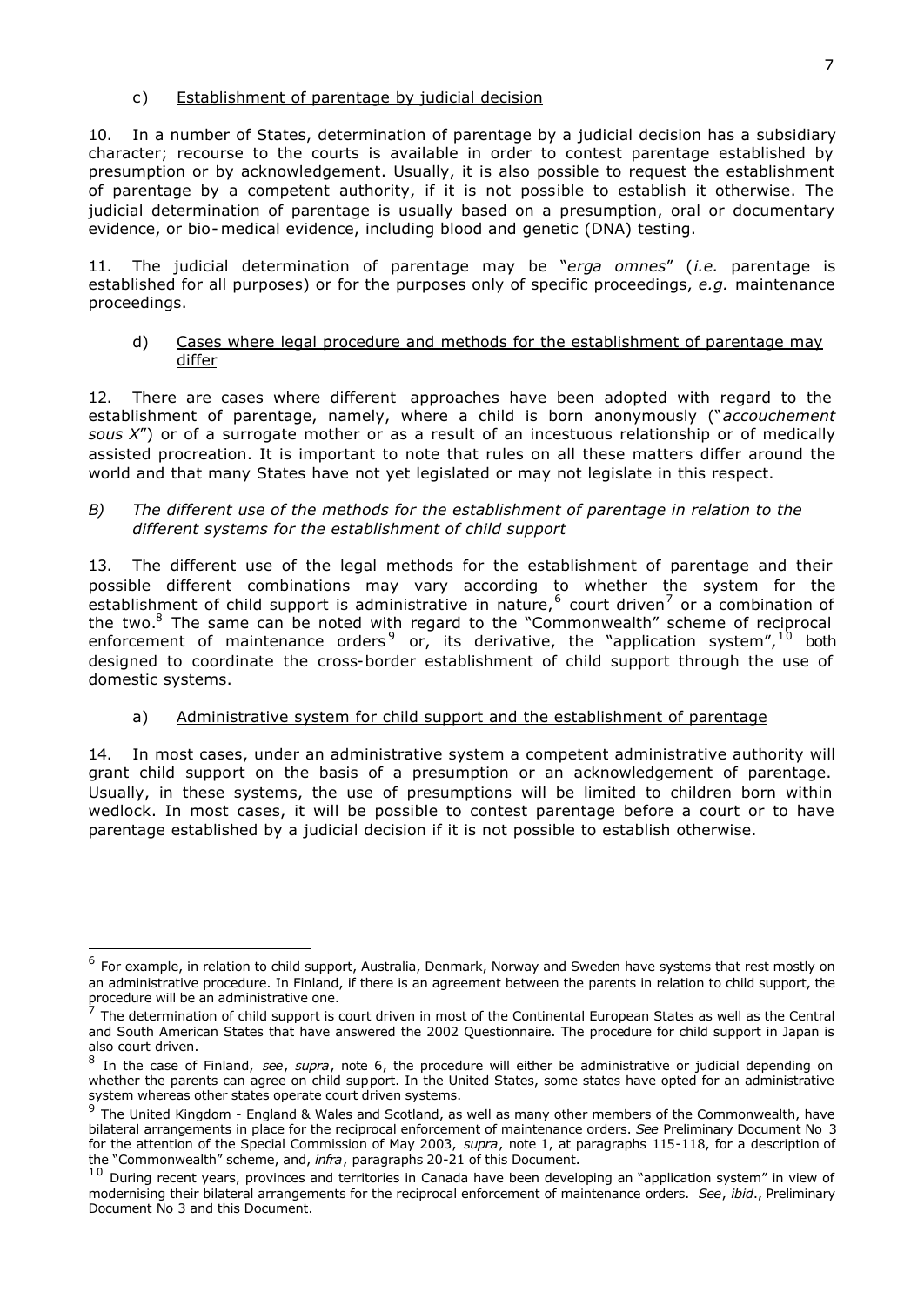# b) Court driven system for child support and the establishment of parentage

## *(i) The establishment of parentage* erga omnes *as a condition of the determination of child support*

15. In States such as Germany, Japan and Luxembourg, only judicial authorities can decide on child support.<sup>11</sup> Furthermore, in these States, the establishment of parentage is *erga omnes*. Parentage being related to personal status, it will be relevant to all associated matters such as succession, custody and child support. Child support will be conditional upon the establishment of parentage.<sup>12</sup> If parentage has not been established previously, the issues of parentage and child support may be joined in the same action,<sup>13</sup> where parentage could be dealt with as a preliminary question, or there could be two different proceedings.  $14$ 

# *(ii) The establishment of parentage by presumption for child support, the exception to the* erga omnes *principle*

16. In France, where the determination of child support is under the responsibility of the judicial authorities, the voluntary acknowledgement of parentage by the parents is the main procedure used to establish parentage. Parentage *erga omnes* can also be established by a judicial decision through a paternity action, but only if there is strong evidence or presumption. However, the establishment of parentage *erga omnes* is not necessarily a condition of the establishment of child support.<sup>15</sup> Where parentage *erga omnes* is not established, a court, on the basis of a presumption, may grant child support ("*subsides*").

# c) Systems where administrative and court driven systems co-exist

# *(i) The example of Finland*

17. In Finland, if the parents can reach an agreement on the maintenance to be paid and the municipal socia l welfare board approves the agreement, the matter will be handled through an administrative process. However, if the parents cannot reach an agreement, the matter is handled through a judicial process. The judicial process, which will focus on the question of parentage, offers two types of proceedings: either a formal *paternity trial*, in which all the evidence will be produced before a court, or a judicial process for *paternity acknowledgement*. An administrative process aimed at getting an acknowledgement of parentage, to be confirmed by a court, will precede this latter process. Further to a *paternity acknowledgement* judicial decision, the parties can agree on the maintenance to be paid or institute separate judicial

 $11$  Answers to Questions 1, 5, 16, 17 and 18 of the 2002 Questionnaire, seem to indicate that States such as Croatia, the Czech Republic, China (Hong Kong Special Administrative Region), Estonia, Malta, Panama, Romania and Switzerland would fall within this category, subject to some minor differences. In Croatia parentage will not have to be established if a child support agreement between parents is registered with an administrative authority responsible to assess whether the agreement is in the best interest of the child. In Switzerland, child support could be the subject of an agreement between the parents verified by an administrative authority.

 $12$  It is interesting to note that in China (Hong Kong Special Administrative Region) where the parties are husband and wife and child support is sought in proceedings for divorce, nullity of marriage or judicial separation no establishment of parentage is required. The relevant factor is whether the child is a "child of the family" and not whether the

respondent is the natural father of the child.<br><sup>13</sup> In Croatia, child support is usually addressed in parentage proceedings.

 $14$  In Luxembourg, two different courts deal with the issues of child support and parentage respectively.

<sup>1 5</sup> *See*, for further information, Herzfelder, F., "*Les obligations alimentaires en droit international privé conventionnel – Les deux Conventions de La Haye du 2 octobre 1973*", L.G.D.J., Paris, 1985, at pp. 146-147.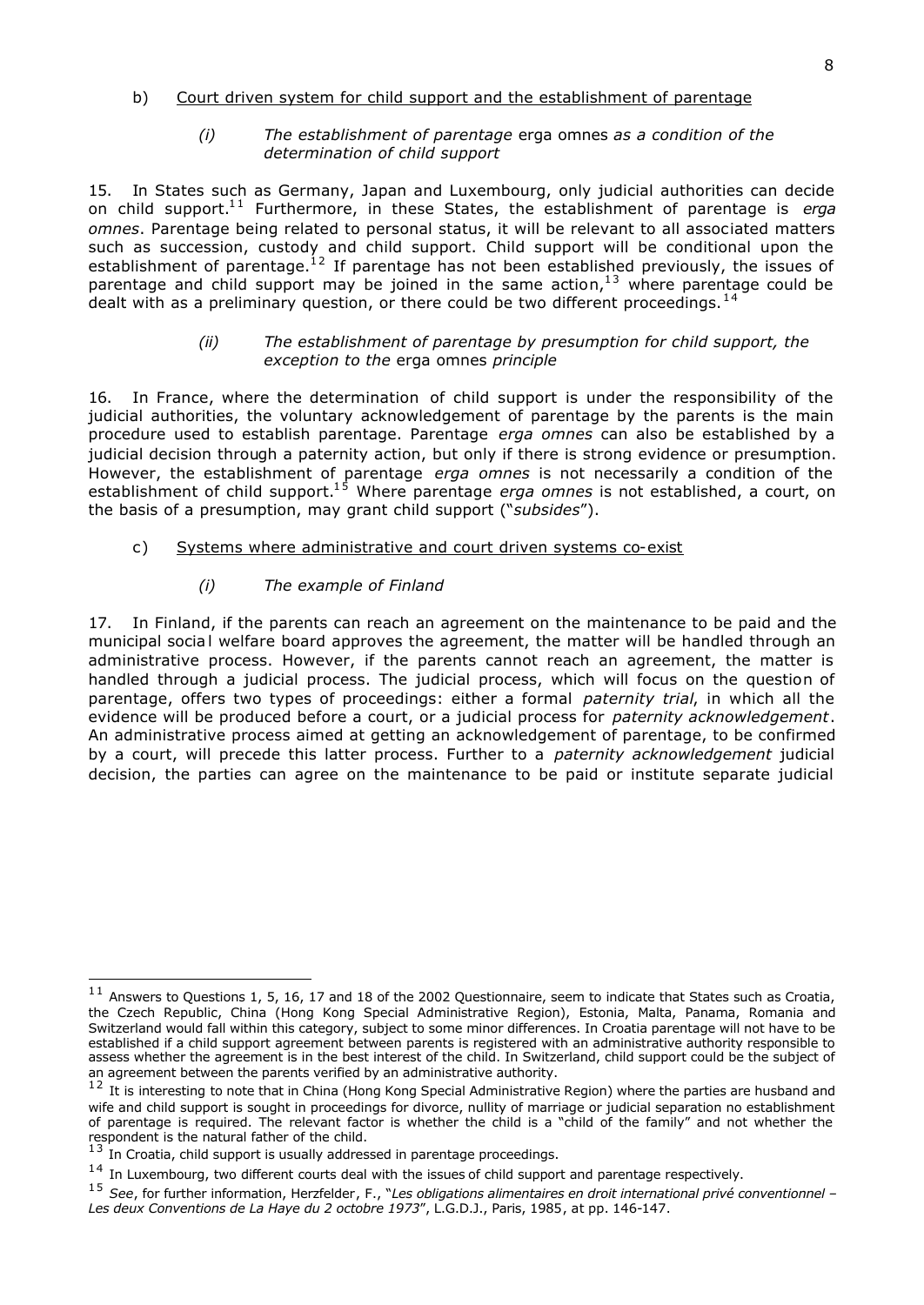proceedings to this effect. In the case of a *paternity trial* the same court can resolve the maintenance issues after having decided the parentage issue.

# *(ii) The example of the United States*

18. In the United States, some states have opted for an administrative system whereas other states still operate court driven systems. It appears that in all the states an emphasis has been made on the acknowledgement procedure.<sup>16</sup> If an acknowledgement of paternity becomes a finding of paternity it will create the basis for a child support order.<sup>17</sup> However, a final support order against the father cannot be established for a child who is born to unmarried parents until paternity has been established. Paternity will be established either through the use of presumptions, applicable to both married couples and common law couples, or by genetic tests ordered upon the request of a party. In contested cases, the administrative authority can order such tests. $18$ 

# *(iii) The example of the United Kingdom*

19. At the domestic level, the United Kingdom also combines an administrative process and a judicial process. The administrative process applies only to a "qualifying child"<sup>19</sup> where as the court process deals, for example, with maintenance paid otherwise than on a periodic basis, maintenance for children between the age of 18 and 25 continuing their education, or maintenance in relation to divorce, matrimonial and inheritance proceedings. It is interesting to note that under this administrative process, which is based on an "application system",  $2^{\overline{0}}$ parentage will be an issue only if it is denied. If it is denied before a maintenance assessment has been made, the administrative authority will examine whether a presumption of paternity can be made; if not the parties will be offered scientific paternity tests. If parentage is denied following a maintenance assessment, the onus will be on the alleged parent to provide evidence of non-parentage. Again, scientific paternity tests may be offered. Either parent can apply at any time to a court for a declaration of parentage.

d) Systems designed to co-ordinate the cross-border establishment of child support through the use of domestic systems - Description of the "Commonwealth" scheme, with an emphasis on the Canadian "application system" (common law jurisdictions)

20. The "Commonwealth" scheme<sup>21</sup> usually rests on a judicial system.<sup>22</sup> In summary, under this scheme an order (provisional in nature) will be granted in the State of origin, without

 $16$  According to the answer of the United States to Question 17 of the 2002 Questionnaire "[a]ll states have programs in which birthing hospitals provide unmarried parents of a newborn the opportunity to acknowledge the father's paternity of the child. States must also assist parents to acknowledge paternity up until the child's eighteenth birthday through vital records offices or other entities designated by the State. Before a mother and a putative father can sign an acknowledgement of paternity, they are given notice of the legal consequences of, and the rights (including, if one parent is a minor, any rights afforded due to minority status) and responsibilities that arise from signing the acknowledgement."

<sup>&</sup>lt;sup>17</sup> *Ibid*. "[a]n acknowledgement of paternity becomes a finding of paternity unless the man who signed the acknowledgement subsequently denies that he is the father within 60 days or the date of legal proceedings relating to the child, whichever occurs first."

<sup>&</sup>lt;sup>18</sup> See the United States response to Questions 16-18 for more details.

<sup>&</sup>lt;sup>19</sup> The *Child Support Act 1991*, which is in force throughout the United Kingdom, applies to a child under the age of 16, or in full time education and under the age of 19, or under 18 and available for either work or youth training while the parent is still claiming child support for that child.

<sup>&</sup>lt;sup>20</sup> See Preliminary Document No 3 for the attention of the Special Commission of May 2003, *supra*, note 1, at paragraphs 115-118, for a description of the "application system" and paragraphs 20-21 of this Document. 2 1 *Ibid.*

<sup>&</sup>lt;sup>22</sup> In the United Kingdom, overseas child support cases not covered by the scheme described under paragraph19 would be covered by the "Commonwealth" scheme under a judicial process. In New Zealand, overseas orders covered by the "Commonwealth" scheme are treated under an administrative process.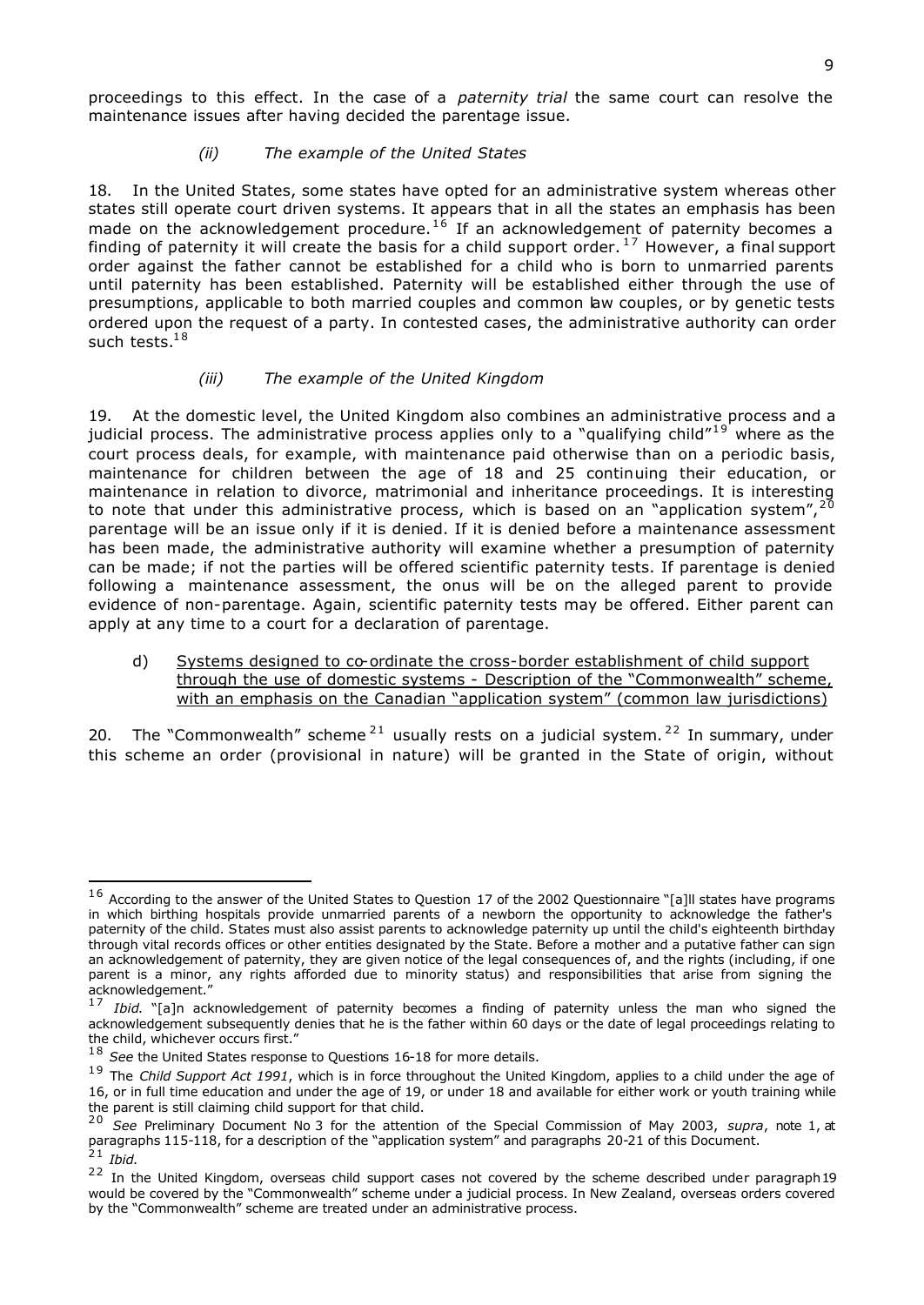personal appearance, and later confirmed in the receiving State where the respondent can present a defence.<sup>23</sup> The Canadian "application system" is similar, except that it is an administrative authority, not a court,  $24$  which will review the application in the State of origin before it will be sent to the receiving State for a court or administrative authority to decide upon.

21. It appears that under the "Commonwealth" scheme, parentage will be an issue only if "the father during the hearing of the confirmation proceedings raises the defence that he is not the father of the child and that the proceedings in which the affiliation order was made were not brought to his notice".<sup>25</sup> In that case, the authority in the receiving State may remit the case to the authority of the State of origin for the taking of any further evidence.<sup>26</sup> A somewhat similar process for additional information, documents or evidence is also provided for under the Canadian "application system",2 7 under which the applicant must provide *prima facie* evidence of parentage. Under the "application system", the competent authority in the receiving State may make a decision with regard to parentage the effect of which will be limited to the maintenance application at issue (*i.e.* without establishing parentage *erga*  omnes).<sup>28</sup> In deciding the issue of paternity, the authority will examine whether a presumption of paternity can be made, if not the parties could be ordered to undergo scientific tests.

# *C) The scientific or medical methods used for the establishment of parentage*

22. According to the answers to the 2002 Questionnaire, DNA testing may be used in court proceedings in all States.<sup>29</sup> DNA testing methods are able to establish parentage with 99% certainty and to exclude parentage with  $100\%$  certainty.<sup>30</sup> In a good number of States, DNA testing may be done on a voluntary basis. $31$  In most cases, it is for the courts to order DNA testing whether the child support system is administrative based or court based.<sup>32</sup> Depending on the States, a court may order, compel or give direction to DNA testing. It can be at the

<sup>2 3</sup> For more details, *see*, Preliminary Document No 3 for the attention of the Special Commission of May 2003, *supra*, note 1, at paragraphs 115-118.

 $24$  Unless the reciprocating jurisdiction requires a provisional order from a Canadian court.

<sup>&</sup>lt;sup>25</sup> See the response of New Zealand to Question 16 of the 2002 Questionnaire.

<sup>2 6</sup> *Ibid*.

<sup>2 7</sup> *See* Sub-sections 6(3) and 7(4) of the Manitoba *Inter-jurisdictional Support Orders Act*, C.C.S.M. c. I60

<sup>2 8</sup> *Ibid*. Sub-sections 11(1)-(2).

<sup>&</sup>lt;sup>29</sup> Of all the States that have answered the 2002 Questionnaire, it is only in Romania that the use of DNA testing in court proceedings is not standard. In Switzerland, it is the exclusive scientific method used. Few States, such as the Czech Republic, Germany and the Slovak Republic still use conventional blood tests on some occasions. In Germany, Serostat tests and genetic engineering tests (DNS) are also used in court proceedings. It is interesting to note that depending on the States, the tests can be conducted by government services such as the forensic services or through private entities.

 $30$  The Czech Republic and the United States indicated these percentages in their answers to Question 17. DNA testing is usually done using bodily tissues or fluids (*e.g.* mouth swab).

<sup>&</sup>lt;sup>31</sup> In Australia and Canada, authorities will invite interested parties to voluntarily agree to DNA testing prior to ordering the tests.

<sup>3 2</sup> In Finland, under *paternity acknowledgement* proceedings, *see*, *supra*, paragraph 18, the administrative authority will require consent from all parties as a condition before submitting to DNA testing. In the United States a Child Support Agency can order DNA testing upon the request of a party, if the request is supported by a sworn statement of the party. *See* the United States response to Question 17 for more details. It seems that in France, DNA testing will be ordered only for the establishment of parentage *erga omnes*.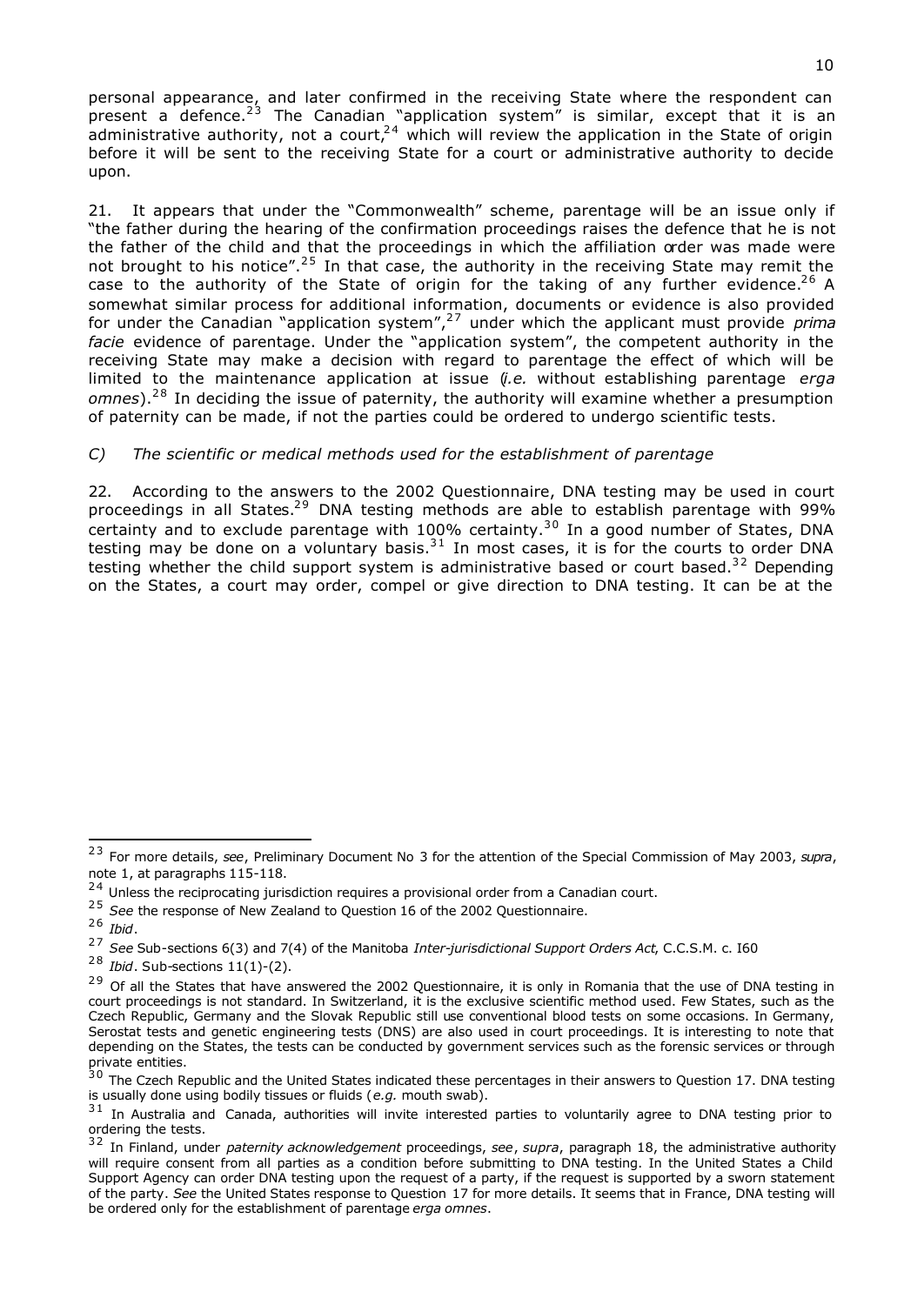request of one of the parties or at the discretion of the courts. In some States, the courts can draw inferences from the refusal of a party to submit to a test.  $33$ 

# *D) The cost issues in relation to the establishment of parentage*

23. Among States responding to the 2002 Questionnaire, the average costs of DNA testing covering both parents and one child ranges from  $\epsilon$ 300<sup>34</sup> to  $\epsilon$ 1500<sup>35</sup> in a domestic situation. In the case of international situations there may be extra costs involved. In some States, DNA testing is paid for by the State.<sup>36</sup> Generally the party against whom the finding was made will pay the costs.<sup>37</sup> In some States, the applicant pays for the test in advance; if the test is positive the presumed parent will pay the costs of the test.<sup>38</sup> In Australia, the party contesting parentage has to pay first; if parentage is not established *vis-à-vis* this party, the State will pay the costs of DNA testing.<sup>39</sup> This procedure is aimed at discouraging false denials of parentage. In a few States the applicant will have to pay for the test.<sup>40</sup> In a small number of States, the court will invite or order the parties to come to an arrangement.<sup>41</sup> Finally, in one jurisdiction, the decision as to who will pay the costs of the test will be left to the discretion of the court. $42$ 

24. Except where the State covers the costs of the test, $43$  legal aid is usually available and will cover the costs of DNA testing.<sup>44</sup> In almost all the responding States the treatment of costs in relation to DNA testing is the same with regard to residents and non-residents.<sup>45</sup> In some cases, this treatment would be available only on a reciprocity basis. $46$ 

<sup>&</sup>lt;sup>33</sup> That is the case, for example, in Australia, China (Hong Kong Special Administrative Region), Malta, the Netherlands and in the United Kingdom.

 $34$  Lowest cost according to Canada's answer to Question 18 of the 2002 Questionnaire.

<sup>&</sup>lt;sup>35</sup> Highest cost according to Germany's answer to Question 18 of the 2002 Questionnaire.

<sup>&</sup>lt;sup>36</sup> This is the case in States where child support rests on an administrative process such as in Denmark, Finland and Norway. In Croatia and in the United States, the competent authority will support the costs with the possibility to seek reimbursement from the presumed parent if the test is positive.

<sup>3 7</sup> This would include Croatia, the United States and also Australia, Czech Republic, Estonia, France, Japan, Panama, Romania and the United Kingdom.

 $38$  That is the case in States such as France, Japan, Panama and the United Kingdom.

<sup>&</sup>lt;sup>39</sup> The Czech Republic has a similar rule, except that the presumed parent does not have to pay the costs in advance.

<sup>&</sup>lt;sup>40</sup> This is the rule in Chile and in New Zealand, in the latter case the rule only operates for applications under the New *York Convention of 1956 on the Recovery Abroad of Maintenance*.

 $41$  That is the case for the Netherlands and Canada. However, in Canada the court will make an arrangement between the parties only if the parties cannot come to an understanding on their own.

<sup>42</sup> That is the case of China (Hong Kong Special Administrative Region).

<sup>4 3</sup> *See*, *supra*, note 36.

 $44$  Only the Netherlands has indicated that DNA tests would not be covered by legal aid.

 $45$  In Croatia, France and Japan non-residents cannot benefit from legal aid. In Croatia there is a special provision on the coverage of judiciary costs by the applicant if it is a foreign national. In France legal aid is granted to French nationals, EU citizens and foreigners residing in France. Unfortunately, in their responses to Question 18 of the 2002 Questionnaire, Canada, Germany, Luxembourg, and Romania have not indicated whether there is any distinction between residents and non-residents in this matter.

<sup>&</sup>lt;sup>46</sup> Finland, the Slovak Republic and the United States provide for such reciprocity in bilateral arrangements.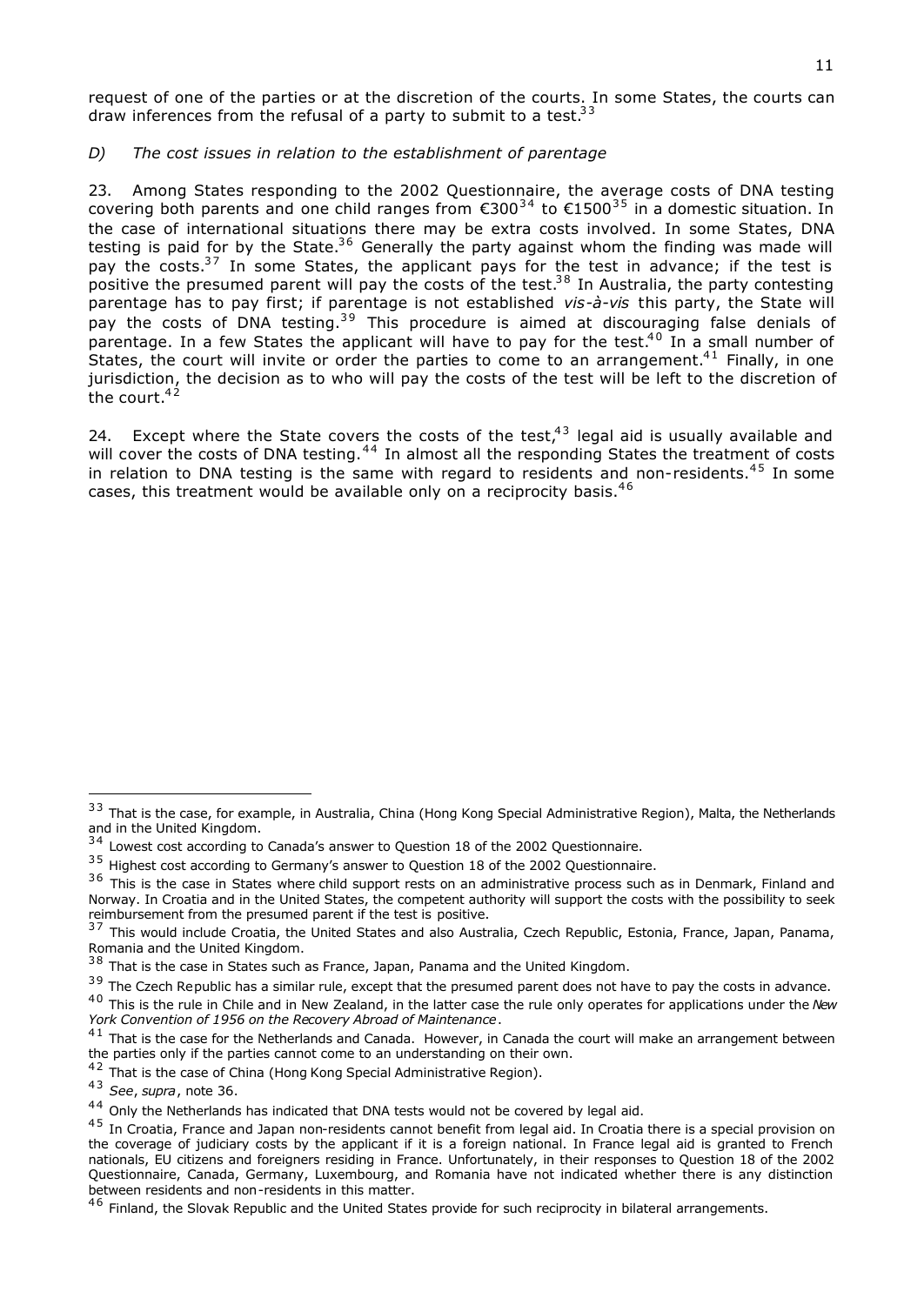#### **CHAPTER III THE LAW APPLICABLE TO THE DETERMINATION OF PARENTAGE IN THE CONTEXT OF CHILD SUPPORT PROCEEDINGS (QUESTION NO 16 OF THE 2002 QUESTIONNAIRE AND QUESTION NO 1A (PART III) OF THE 1998 QUESTIONNAIRE)**

#### *A) General considerations*

i,

25. This Part of the study is supplemental to the discussion of the applicable law in Preliminary Document No 3 for the attention of the Special Commission of May 2003.<sup>47</sup> The issue of establishment of parentage with regard to applicable law is twofold. First, there is the issue of the law applicable to the determination of parentage as a main issue that may have a bearing on child support proceedings. As it was observed earlier, <sup>48</sup> in a number of States, this translates into the law applicable to the determination of parentage *erga omnes* because the determination of parentage may not be limited to the issue of child support.<sup>49</sup> Secondly, there is the issue of the law applicable to the determination of parentage, where it arises as an incidental question in child support proceedings.<sup>50</sup> This is the approach that was retained under the 1956 and the 1973 Hague Conventions on the law applicable to maintenance obligations.<sup>51</sup>

#### *B) The law applicable to the determination of parentage as a main issue*

26. At present, there is no international instrument of a global scope est ablishing rules directly and specifically applicable to the determination of parentage as a main issue.<sup>52</sup> In its response to the 2002 Questionnaire, Switzerland rightly notes that the law applicable to the establishment of parentage *erga omnes* may lead, in some situations, to a different law than the one applicable to parentage as an incidental question in a child support proceeding. In this respect, in their reply to the 2002 Questionnaire, Luxembourg doubts whether a new instrument should undertake to provide an applicable law framework for both issues of maintenance and affiliation between the debtor and the creditor.

27. For most of the jurisdictions of common law tradition, the law applicable to the establishment of parentage is the law of the forum.<sup>53</sup> In jurisdictions of civil law tradition, the application of foreign law is more common. In Quebec, the Canadian jurisdiction of civil law tradition, the law applicable will be the law of the State of the domicile or nationality of the

<sup>&</sup>lt;sup>47</sup> See Preliminary Document No 3 for the attention of the Special Commission of May 2003, *supra*, note 1, at paragraphs 135-151. For a summary of the Hague Conventions on the Law Applicable to Maintenance Obligations *see* "Note on the Desirability of revising the Hague Conventions on Maintenance Obligations and including in a new instrument rules of judicial and administrative co-operation", drawn up by William Duncan, First Secretary, for the attention of the Special Commission of April 1999, Preliminary Document No 2, January 1999, paragraphs 18-24.

<sup>4 8</sup> *See*, *supra*, paragraphs 15-16, which provided a description of the judicial based system.

<sup>4 9</sup> *See*, *supra*, paragraph 15, Croatia, the Czech Republic, Germany, China (Hong Kong Special Administrative Region), Japan, Luxembourg, Malta, Panama and Switzerland.

<sup>5 0</sup> *See* Preliminary Document No 3 for the attention of the Special Commission of May 2003, *supra*, note 1, at paragraph 140.

 $51$  In this respect, Germany's response states that: "According to the Federal Court of Justice, the preliminary question of paternity emerging in the context of a duty to support is to be joined in a connected manner, meaning the establishment of paternity is to be adjudicated in accordance with the law stated to apply by international private law of the maintenance status." Japan and the Netherlands both refer to the *Hague Convention of 1973 on the Law Applicable to Maintenance Obligations* to determine the law applicable.

It should be noted that the Council of Europe has been working on the issue of parentage for a number of years. Consultations on this matter are still ongoing. *See* "White paper on Principles concerning the Establishment and Legal Consequences of Parentage", *supra*, note 5. The subject of the law applicable to establishment of filiation and recognition of decisions concerning the establishment of filiation was one the subjects proposed for consideration by the Thirteenth Session of the Hague Conference. However, the subject was not retained on the Work Programme of the Conference. *See* "Proceedings ("*Actes et documents*")" XIII (1976), Vol. I, pp. 125-130.

<sup>53</sup> Australia, China (Hong Kong Special Administrative Region), New Zealand, the United Kingdom and the United States. It appears that Finland would also fall into this category.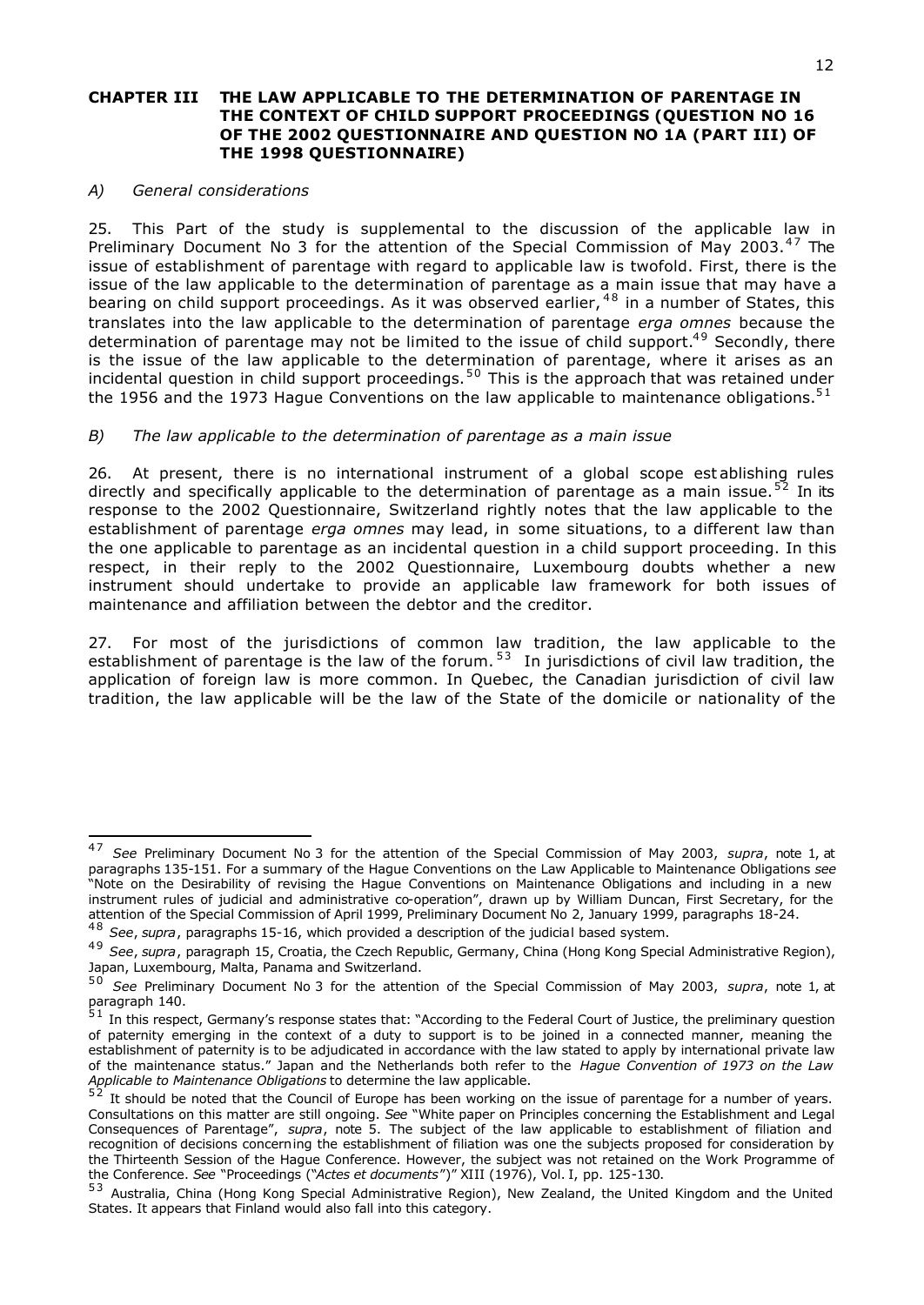child or of one of his / her parents, at the time of the birth of the child, whichever is the more beneficial to the child. Austria and the Slovak Republic would apply the law of the State of the nationality of the child whereas Estonia would apply the law of the State of residence of the child at the time of birth. In Switzerland, the law provides for a cascade approach. The law applicable would be the law of the State of the habitual residence of the child at the time of birth unless a prevailing interest requires that the law of the State of the habitual residence at the time of proceedings applies. However, if neither of the parents is domiciled in that State and the three individuals involved share the same nationality the law of the State of the nationality will apply.

28. Finally, it is interesting to note that in Sweden, where the child support system is administrative, the law applicable to the establishment of parentage will differ whether it is established by presumption, acknowledgement or judicial decision. In the first situation, it will be the law of the State where the child initially had his or her habitual residence. If no one is considered to be the father according to that law, the law of the State of the nationality of the child will be applicable. In relation to acknowledgement, the law applicable will be the law of the forum. When parentage is determined by a judicial decision, the law applicable will be the law of the State where the child has his or her habitual residence at the time of the decision.

29. In the light of this preliminary study, it would appear that the development of a common approach to the law applicable to the determination of parentage as a main issue would be a challenge. However, if a decision was made to include in the instrument an optional regime for applicable law,<sup>54</sup> the idea could be pursued but would require a considerable amount of time and could slow the pace of the negotiations.<sup>55</sup> A decision could also be made to rely on rules limited to law applicable to the determination of parentage, where it arises as an incidental question, as it is being done at present under the 1956 and the 1973 Hague Conventions on the law applicable.

#### *C) The law applicable to the determination of parentage, where it arises as an incidental question in child support proceedings*

30. At the time the *1956 Hague Convention on the Law Applicable to Maintenance Obligations in Respect of Children* was developed there were major differences – both at the substantive level and at the conflicts rules level  $-$  between the various States.<sup>56</sup> This was equally the case in 1973 and remains true today. In 1956, the negotiators had wished to distinguish between the maintenance obligation itself and the family relationship from which that obligation arose. The negotiators felt that priority should be given to the provision of child support assistance and that the establishment of parentage was secondary.<sup>57</sup> Thus, child support obligations were given an autonomous and distinct connecting factor. However, child support obligations are not independent obligations *per se*. As described under Part II of this study, the establishment of child support is usually conditional upon some kind of establishment of parentage. Thus, the difficulty of the incidental question arises.

31. Both the 1956 and the 1973 Conventions provide that "[the] Convention shall govern only conflicts of laws in respect of maintenance obligations".<sup>58</sup> Furthermore, both Conventions

<sup>5 4</sup> *See* Preliminary Document No 3 for the attention of the Special Commission of May 2003, *supra*, note 1, at

paragraph 137.<br><sup>55</sup> One possibility under this optional framework would be to provide both for a cascade approach and a law of the forum scheme and for States Parties to opt for either one of those two regimes. This possibility would also require further analysis and more time to develop. This was the approach devised under the *1956 Hague Convention on the Law Applicable to Maintenance Obligations in Respect of Children*. However, in the case of the 1956 Convention this approach was limited to the law applicable to maintenance obligations. It did not encompass the law applicable for the

establishment of parentage.<br><sup>56</sup> Alfred E. von Overbeck, "L*a contribution de la Conférence de La Haye au développement du droit international privé*", Recueil de cours de l'Académie de droit international, 1992-II (Vol. 233), at pp. 65-69.

<sup>&</sup>lt;sup>57</sup> Ibid.

<sup>&</sup>lt;sup>58</sup> Article 5 of the 1956 Convention and Article 2 of the 1973 Convention.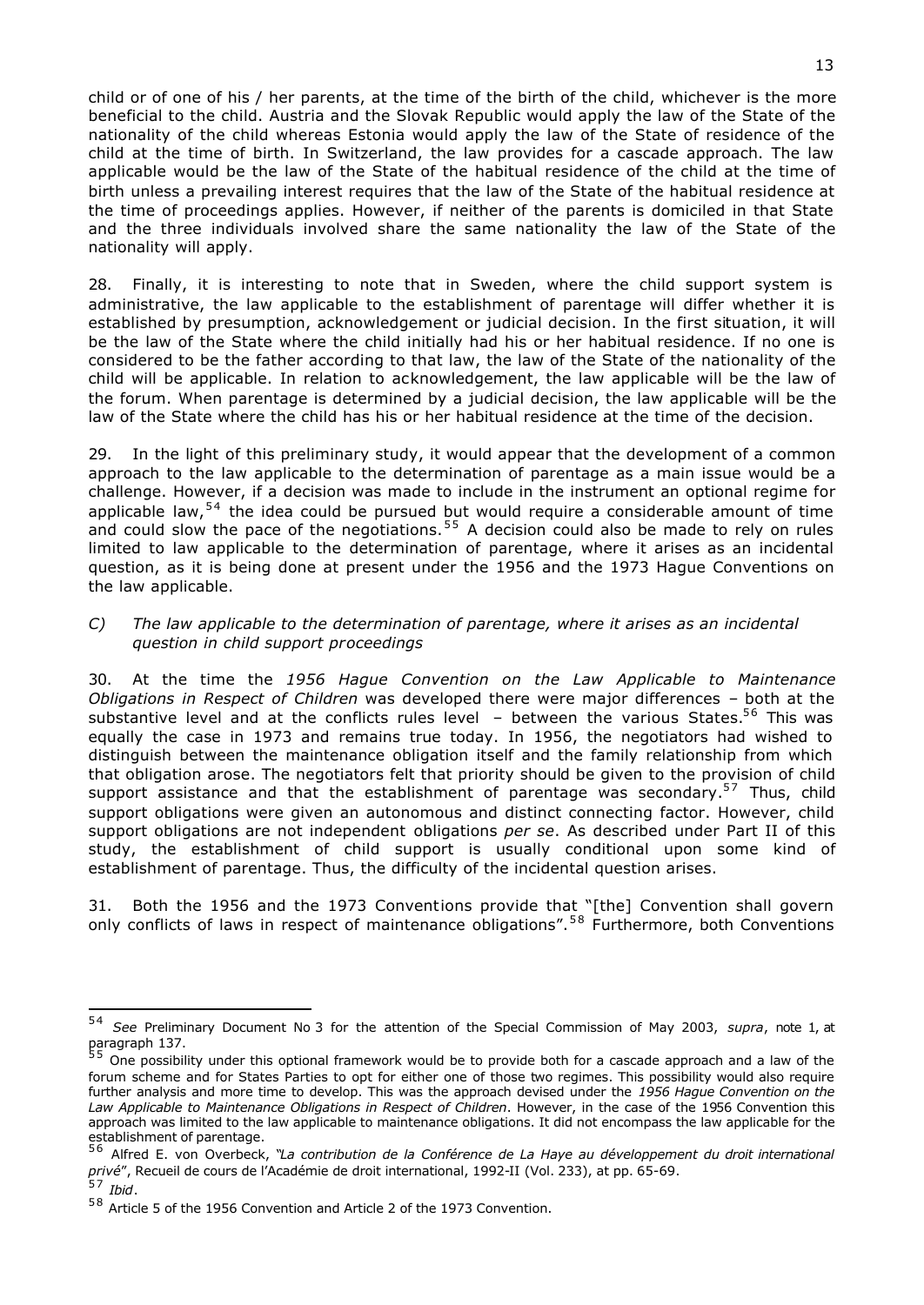provide that "[d]ecisions rendered in application of this Convention shall be without prejudice to [questions of affiliation or to family relationships between the claimant and the respondent]. $159}$  However, Article 1 of the 1973 Convention provides additional language, in comparison to the 1956 Convention, which states that "the Convention shall apply to maintenance obligations arising from a family relationship, parentage, marriage or affinity …". At first glance, this provision seems to contradict the rules set out in the Convention. In fact, it is not paradoxical to state that the Convention will apply to maintenance obligations arising from such relationships and then to go on to say that decisions rendered in application of the Convention shall be without prejudice to the existence of any of these relationships. That is because the Convention's objective is not to resolve conflicts of laws in respect of matters other than those expressly defined therein.<sup>60</sup>

32. Against this background, it is then necessary to ascertain which law will be applied to the incidental question. Neither Convention provides a direct reply to this question; but they both offer an indirect answer. Article 1 of the 1956 Convention provides that "[our TRANSLATION] the law of the habitual residence of the child shall determine whether, to what extent and from whom a child may claim maintenance. $^{61}$  Similarly, Article 10 of the 1973 Convention provides that "the law applicable to a maintenance obligation shall determine *inter alia* (1) whether, to what extent and from whom a creditor may claim maintenance".<sup>62</sup>

33. The issue of the incidental question in relation to the 1956 and 1973 Conventions was discussed in both Special Commission of 1995 and 1999. "The Special Commission [of 1995] … noted with satisfaction and unanimously approved the convergence of the national court rulings of the States Parties to the Conventions, by which the incidental question is governed by the law applicable to the maintenance obligation.<sup>"63</sup> Furthermore, that same Special Commission approved that "the question of the parent / child relationship may be treated as an incidental question, even if the law designated to govern the maintenance obligation requires that the question of status should be decided as a main issue."<sup>64</sup> In turn, the Special Commission of 1999 noted "that several countries, such as the Netherlands, Italy, Germany and Switzerland, accept that the applicable law is that which governs the maintenance obligation. Nevertheless, the issue remains uncertain in other States such as France and Portugal, and in Spain in respect of the 1973 Convention. The conclusion of the Special Commission of 1995, which supported the former approach, appears not to have affected the situation." $65$  If it were decided to include applicable law rules in the new instrument, it may now be possible to include a provision stating expressly that the law applicable to a maintenance obligation shall also govern the incidental question in relation to the establishment of parentage.<sup>66</sup> If it were decided not to include applicable law rules in the new instrument, States Parties to the 1973 Convention could reaffirm the principle agreed to in by the Special Commission.

<sup>5 9</sup> *Ibid*. the *Inter-American / Montevideo Convention of 15 July 1989 on Support Obligations* (hereinafter the Montevideo Convention) uses similar language in Article 5.

<sup>6 0</sup> *See* Michel Verwilghen, "Explanatory Report to the 1973 Conventions", in "Proceedings ("*Actes et documents*")" XII (1972), Vol. IV, *Obligations alimentaires*, at paragraph 126, p. 436.

 $^{61}$  Articles 1 and 2 of the 1956 Convention then provide further possibilities as to the law applicable. Article 1 provides for the law applicable in the case of a change of habitual residence. Article 2 allows Contracting States to declare the law of the forum applicable under certain conditions.

 $62$  Article 7 of the Montevideo Convention provides that "the applicable law pursuant to Article 6 shall determine: … (c) any other conditions necessary for enjoyment of the right to support".

<sup>6 3</sup> *See* "General Conclusions of the Special Commission of November 1995 on the operation of the Hague Convention relating to maintenance obligations and of the *New York Convention of 20 June 1956 on the Recovery Abroad of Maintenance*", drawn up by the Permanent Bureau, Preliminary Document No 10, May 1996, at paragraph 29. 6 4 *Ibid*. at paragraph 30.

<sup>6 5</sup> *See* "Report on and Conclusions of the Special Commission on Maintenance Obligations of April 1999", drawn up by the Permanent Bureau, December 1999, at paragraph 6.

 $66$  It is interesting to note that in 1973, such a provision was almost included in the text. However, "[t]his proposal was rejected, after reflection, mainly because of fears that the desired solution would be drafted in an ambiguous manner." *See* Michel Verwilghen, *supra*, note 60, at paragraph 127, p. 437.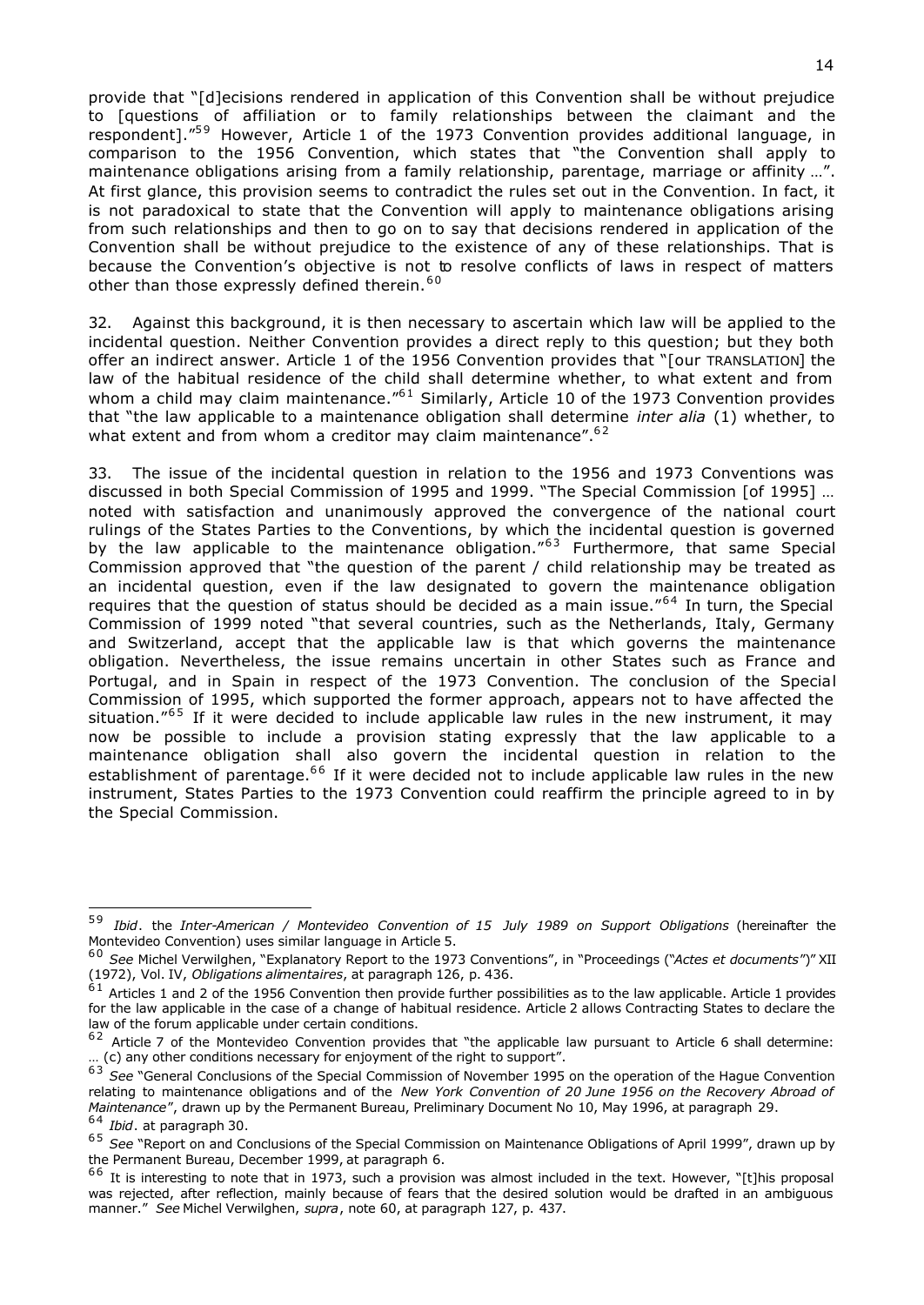### **CHAPTER IV THE RECOGNITION AND ENFORCEMENT OF FOREIGN DECISIONS WITH REGARD TO CHILD SUPPORT IN RELATION TO ESTABLISHMENT OF PARENTAGE ISSUES (QUESTION NO 19 OF THE 2002 QUESTIONNAIRE)**

### *A) General considerations*

34. The *1973 Convention on the Recognition and Enforcement of Decisions Relating to Maintenance Obligations* provides that the rules of the Convention shall apply only to the body of the decision, or the part of a settlement, which relates to the maintenance issue. According to the Report of Michel Verwilghen, the "recognition and enforcement of that part of a foreign decision which relates to maintenance should, in principle, be independent of the effectiveness, in the State addressed, of that part of the said decision which concerns the status of persons or any other matter. The authority charged with taking the necessary steps relating to enforcement (*exequatur*) need not, therefore, systematically refuse to apply the Convention for the reason that the maintenance obligation is subordinate to, or results from a family or 'quasi-family' relationship which is settled, in accordance with the law of the State of origin, in the judgment which is submitted for enforcement. Certainly the able litigant will invoke the plea of public policy (*ordre public* ) supported by the same reasoning in order to bring about a refusal of recognition and enforceability. But … the authority addressed can only accept this plea if the part of the decision relating to maintenance is manifestly incompatible with the public policy of the State to which that authority belongs."<sup>67</sup>

### *B) The refusal to recognise and enforce a child support decision if it entails a determination of parentage*

35. The question of the recognition and enforcement, under the Hague Conventions of 1958 and 1973, of foreign child support decisions which entail a finding of parentage was discussed by the Special Commission of 1999. It was clear then, as it is now, that in most States no enquiry is made into the basis for that determination. In 1999, Chile, Germany, Italy, the Netherlands, Portugal and Switzerland were supportive of this statement. In their answers to the 2002 Questionnaire, Australia, Austria, Estonia, Finland, Germany, Japan, Luxembourg, Panama, Romania, Switzerland, Sweden, the United Kingdom and the United States are also supportive of this statement. Chile, Denmark and Norway have pointed out that they will refuse to recognise and enforce a child support decision if parentage has not been previously determined. The Slovak Republic has answered that if the determination relates to a child who is a Slovak national and such decision was not previously recognised by the Supreme Court of the Slovak Republic, the recognition and enforcement of a child support decision that entails a determination of parentage not recognised by the Supreme Court will be refused. During the Special Commission of 1999, Morocco and Spain were the only States that stated that recognition of a decision may be refused if it entails a determination of paternity.<sup>68</sup>

36. At this juncture, it may be possible to include in the new instrument a provision stating that the recognition of a child support decision cannot be refused on the basis that the decision entails a finding of paternity. In 1999, the Special Commission agreed to what could be described as a fallback position. The recommendation then was to include a provision stating that "in a case where recognition is refused on the basis that the decision entails a finding of paternity, the refusing State should at least facilitate proceedings to establish paternity anew in that State. $169$  It might be decided that this principle could be included in a co-operation provision. In closing, it is worth noting that in the adaptation of the *Brussels Convention of 1968 on Jurisdiction and the Enforcement of Judgment in Civil and Commercial Matters* into the *Brussels I Regulation of 22 December 2000 on jurisdiction and the recognition and*

6 9 *Ibid*.

<sup>6 7</sup> *Ibid*. Michel Verwilghen, at paragraph 38, p. 399.

<sup>6 8</sup> *See*, "Report on and Conclusions of the Special Commission on Maintenance Obligations of April 1999", drawn up by the Permanent Bureau, December 1999, at paragraph 7, p. 11.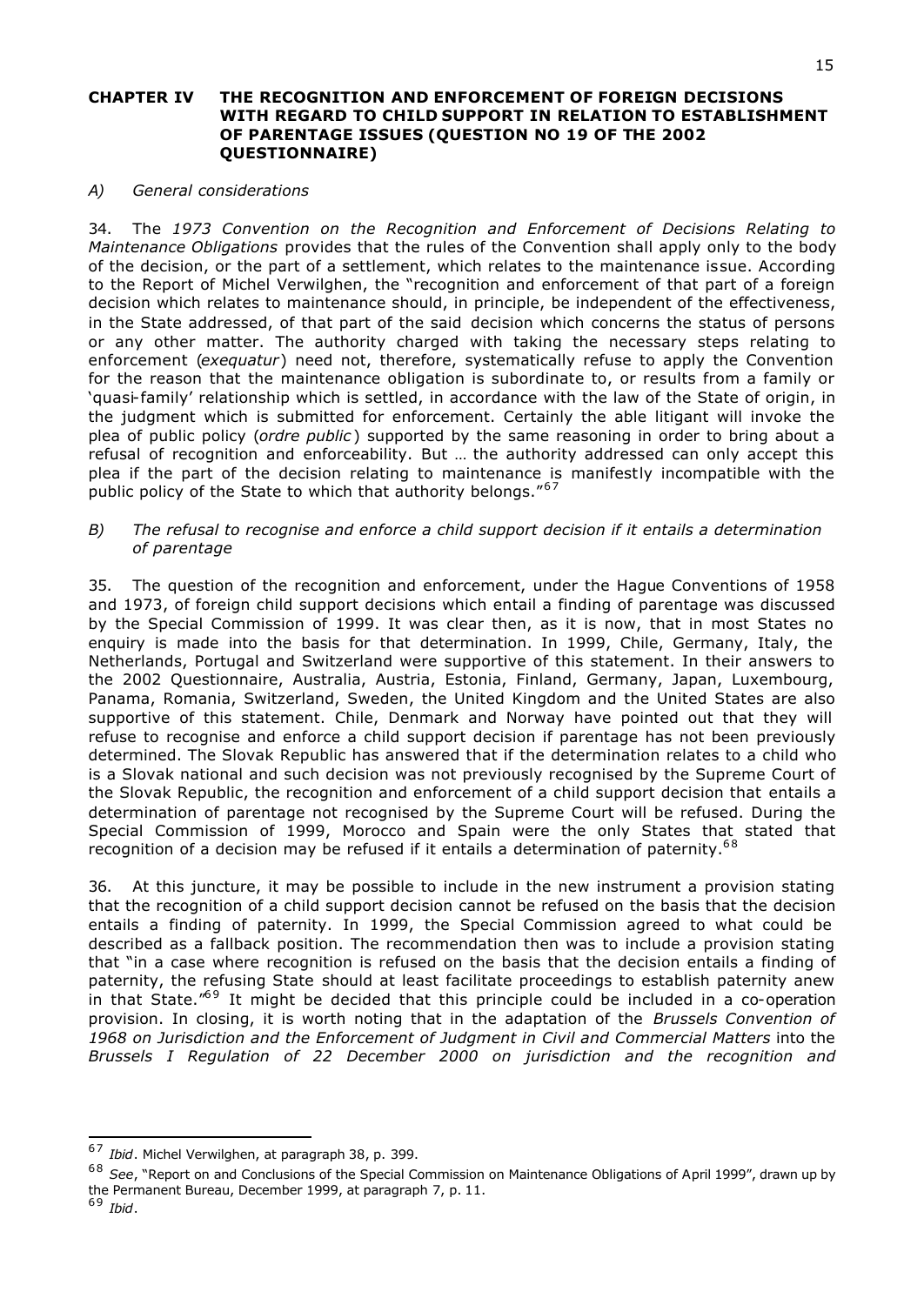*enforcement of judgments in civil and commercial matters* Article 27(4) of the 1968 Convention has been set aside.<sup>70</sup>

*C) The refusal to recognise and enforce a child support decision if a law or a method is applied to the determination of parentage different from that applied in the requested State*

37. A majority of the States answering Question 19 of the 2002 Questionnaire clearly indicated that they will not refuse to recognise and enforce a child support decision if a law or a method applied to the determination of parentage is different from that applied in the requested State. $71$  Some States have indicated that they would refuse recognition and enforcement if the method used is contrary to public policy (*ordre public*).<sup>72</sup> Japan indicated in its response that if, *e.g.* the recognition of a foreign decision which applied a foreign law or method for the establishment of parentage brings about a situation incompatible with public order and good morals, the court will refuse to recognise and enforce the decision.<sup>73</sup> In the case of Switzerland, if paternity has been established according to a method contrary to public policy, *e.g.* no use of DNA testing and evidence relying on just one witness, there will be refusal of recognition and enforcement.<sup>74</sup> Other States have indicated in their response that they would apply the grounds for refusal found in Article 5 of the Hague Convention of 1973.<sup>75</sup>

38. In summary, it may be possible to include in the new instrument a provision stating that the recognition of a child support decision cannot be refused on the basis that a law or a method is applied to the determination of parentage different from that applied in the requested State. Furthermore, a fallback position could be to include a co-operation provision stating that in a case where recognition is refused on the basis that a law or a method is applied to the determination of parentage different from that applied in the requested State, the refusing State should at least facilitate proceedings to establish paternity anew in that State.

 $70$  Under Article 27(4), a judgment should not be recognised "if the court of the State in which the judgment was given, in order to arrive at its judgment, has decided a preliminary question concerning the status or legal capacity of natural persons, rights in property arising out of a matrimonial relationship, wills or succession in a way that conflicts with a rule of the private international law of the State in which the recognition is sought, unless the same result would have been reached by the application of the rules of private international law of that State." It was noted, with regard to Article 27(4), that the enforcement of a decision relating to maintenance due to a child born out of wedlock was more advantageous under the Hague regime than the Brussels / Lugano Conventions. *See* Note on the operation of the Hague Conventions relating to maintenance obligations and the New York Convention on the Recovery Abroad of Maintenance, drawn up by Michel Pelichet, Deputy Secretary General, Preliminary Document No 1, September 1995, at paragraphs 126-128, p. 77 and 79.

<sup>7 1</sup> In the Czech Republic, the court does not reassess the rationale of a foreign judgment, *i.e*. it does not compare whether the law or the method applied in determining the paternity in the foreign country is identical to Czech judicial practice. On the other hand, it seems that Danish authorities will examine if paternity has been determined correctly according to the law and method of the requesting State.

 $72$  Australia, Canada, Japan, Norway, Switzerland and the United Kingdom - Scotland.

<sup>7 3</sup> *See* Article 118 of the Code of Civil Procedure of Japan.

 $74$  In the United Kingdom - England & Wales, it is open to the person denying paternity to request scientific tests if the evidence obtained from the other State is less reliable than DNA testing.

 $75$  France and the United Kingdom - Scotland. The United States has indicated in its response "that a successful contest must be based upon one of the following: the issuing tribunal lacked personal jurisdiction over the contesting party; the order was obtained by fraud; the order has been vacated, suspended, or modified by a later order; the issuing tribunal has stayed the order pending appeal; there is a defense under state law to the remedy sought; full or partial payment has been made; or the statute of limitation precludes enforcement of some or all of the arrearages.'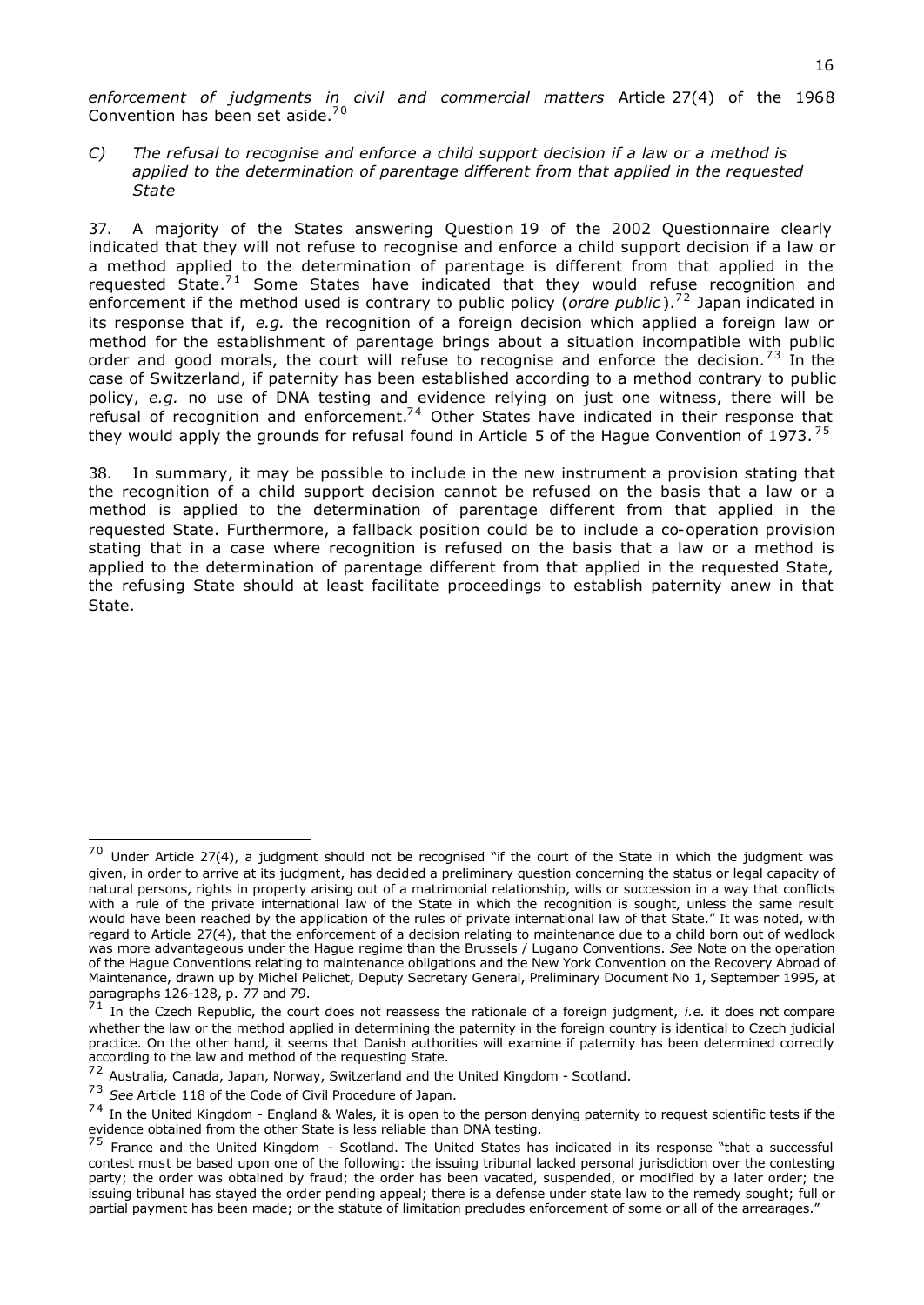## **CHAPTER V THE PROVISION OF CO-OPERATION MECHANISMS IN THE ESTABLISHMENT OF PARENTAGE (QUESTION NOS 33G AND 34 OF THE 2002 QUESTIONNAIRE)**

### *A) General considerations*

39. As mentioned in paragraph 15 of Preliminary Document No 3 for the attention of the Special Commission of May 2003,  $76$  "the system established by the New York Convention of 1956, though still providing the only global framework for administrative co-operation in the international recovery of maintenance, suffers from major operational problems. It remains clear that a large number of States Parties do not fulfil even their most basic obligations under the Convention. Among those that do, there exist divergences in interpretation and practice under the Convention relating to a wide range of issues."

40. According to Article 6 of the New York Convention, the role of the receiving authority is to take, on behalf of the claimant, "all appropriate steps for the recovery of maintenance, including the settlement of the claim and, where necessary, the institution and prosecution of an action for maintenance and the execution of any order or other judicial act for the payment of maintenance". There are different views as to whether the obligation stated in Article 6 also includes actions for the establishment of paternity.<sup>77</sup> Certainly, co-operation in relation to procedures for the determination of parentage is not an explicit requirement under the New York Convention and is often in practice unsatisfactory.<sup>78</sup> In the United States' bilateral arrangements, a strong emphasis has been put on the establishment of parentage. It is viewed as essential to an effective system of international enforcement.<sup>79</sup>

## *B) Constructing the new instrument – administrative co-operation with regard to the establishment of parentage*

41. A majority of the States that responded to Question 33 of the 2002 Questionnaire were of the view that provisions concerning co-operation in the establishment of parentage should be a key element in the new instrument.<sup>80</sup> On the other hand, the Slovak Republic, the United Kingdom - England & Wales and Scotland stated that this is not an important feature. In the case of the Slovak Republic, the rationale could be because parentage issues are always dealt with outside the context of child support proceedings.  $81$  The answers of the United Kingdom -England & Wales and Scotland, may be explained by the fact that under their child support systems parentage becomes an issue only when it is denied.<sup>82</sup> Only Luxembourg and Switzerland are of the view that such co-operation would fall outside the scope of an instrument on the recovery of child support. In relation to Question 34, almost one third of the States indicated that the establishment of parentage should be a core element where another third of the States indicated that it should be an optional element. A little more than a third of the States did not have any comments in relation to this issue under Question 34.

<sup>76</sup> 7 6 *See* Preliminary Document No 3 for the attention of the Special Commission of May 2003, *supra*, note 1, at paragraph 15.

<sup>7 7</sup> *See* the answer of Sweden to Question 33. *See* also Preliminary Document No 3 of April 1999, at p. 48, where the United States indicated that "[they] would ratify the New York Convention of 1956 if the Convention made it clear that all cases, including those cases where paternity was an issue, were included within its procedures with either recognition of an existing order or the obtaining of a new order as automatic alternatives."

<sup>7 8</sup> *See* Preliminary Document No 3 for the attention of the Special Commission of May 2003, *supra*, note 1, at paragraph 24.

<sup>7 9</sup> *See* Preliminary Document No 2, January 1999, *supra*, note 47, at paragraph 55, p. 28.

 $80$  Five States did not have any comment in this respect, namely Finland, France, Japan, Malta and Romania.

<sup>8 1</sup> *See*, *supra*, paragraph 35.

<sup>8 2</sup> *See*, *supra*, paragraph 21.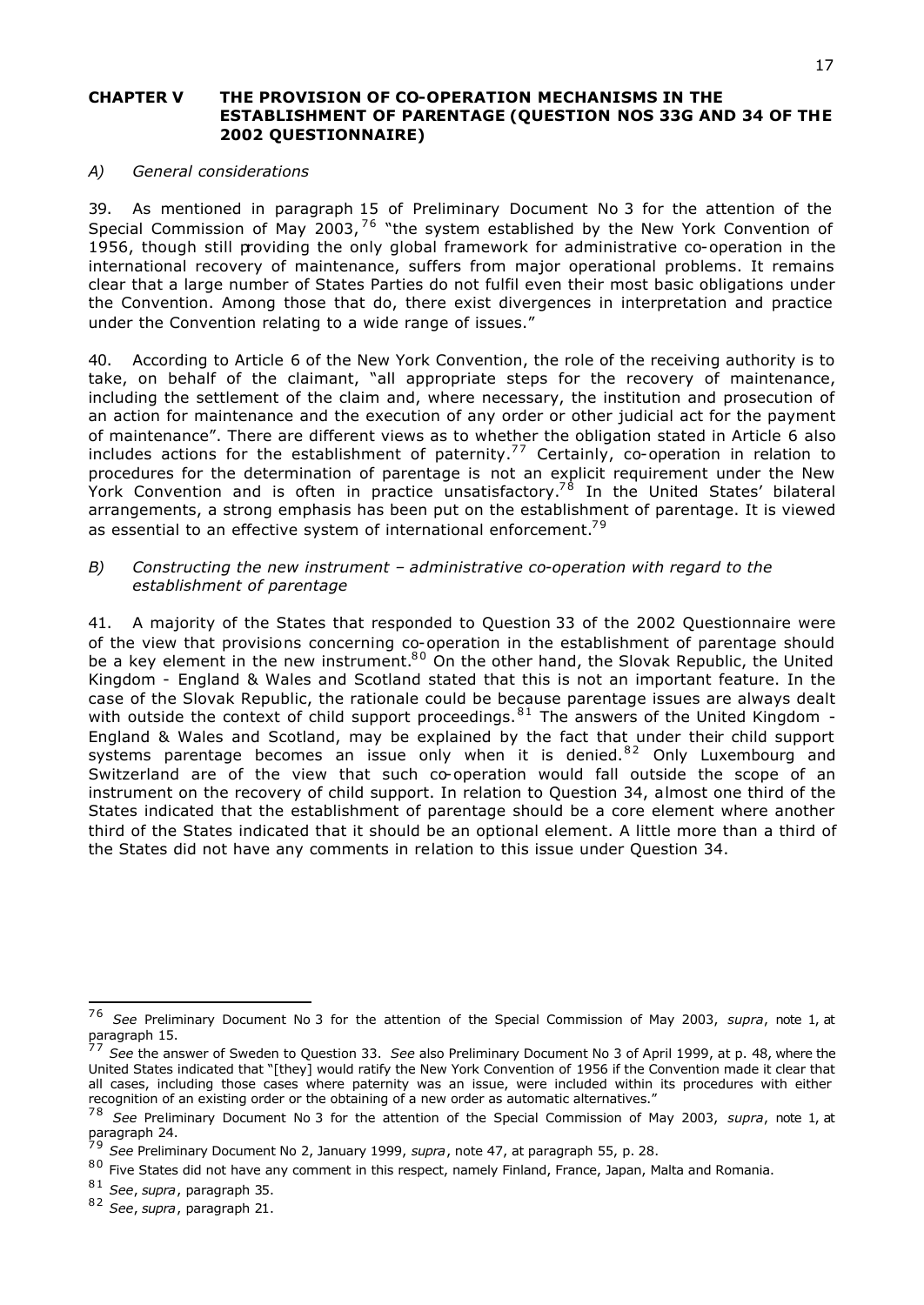42. Co-operation with regard to the establishment of parentage may be necessary when an action for the establishment of child support is initiated where the creditor and the debtor habitually reside in two different States or where the child is born in a State other than the State or States where the creditor and debtor habitually reside. Assistance from a requested authority may be needed by a judicial or administrative authority in order to obtain evidence for the purpose of determining parentage prior or during child support proceedings<sup>83</sup> or by a requesting authority prior to initiating an application for child support.<sup>84</sup> A requested authority could also offer assistance for the establishment of parentage when deciding on an application for child support from a requesting authority.<sup>85</sup> However, these possibilities refer to the question posed in paragraph 31 of Preliminary Document No 3 for the attention of the Special Commission of May 2003 on the International Recovery of Child Support and other Forms Family Maintenance. Should the assistance arise only in the context of applications for the recovery of maintenance or, on the other hand, should it arise from the making of a "limited service request" for the purpose of determining whether the application will be appropriate?

43. Co-operation provisions with regard to the establishment of parentage could include, at a minimum, the following functions:

- to discover the whereabouts of the debtor; and,
- $\gg$  to provide assistance in establishing the parentage of a child for the purpose of maintenance proceedings in Contracting States.<sup>86</sup>

44. From these general principles could follow more specific functions in line with the different procedures and methods for the establishment of parentage described in Part II of this document. Where applicable a Central Authority could assist in obtaining:  $87$ 

- ?? the relevant documents (*i.e.* marriage certificates, documents relating to divorce, marriage annulment, legal separation, etc.) in relation to the establishment of parentage by presumption;
- **EX** a voluntary acknowledgement of parentage from the debtor;
- $\gg$  the relevant oral and documentary evidence required for the establishment of parentage by a judicial authority in the State of origin (requesting State); and,
- $\mathbb{R}$  a voluntary DNA test of the presumed parent.

i,

45. Finally, a co-operation provision could be included to the effect that residents and nonresidents should be treated equally, either on a reciprocal basis or not, with regard to the use of DNA testing and the treatment of its associated costs.

 $83$  This would be for the purpose of administrative or court based domestic child support proceedings.

<sup>84</sup> See the United States response to Question 31 of the 2002 Questionnaire. "The vast majority of requests from U.S. states to foreign countries are for the recognition and enforcement of a U.S. decision, *i.e.*, paternity has been established and a decision entered in a U.S. tribunal. But occasionally a U.S. state will ask a foreign country to establish paternity and enter an initial child support decision. Some states are not able to do either of these things, leaving the U.S. applicant faced with having to go to the foreign country, hire private counsel, and initiate litigation there."

 $85$  This would be the case for the purpose of the "Commonwealth" scheme, the Canadian "application system" or the 1956 New York Convention system.

<sup>8 6</sup> *See* Preliminary Document No 2, January 1999, *supra*, note 47, at paragraph 79, p. 35.

 $87$  The taking of evidence described here could amount to a co-operation using the channels established under the *1970 Hague Convention on the Taking of Evidence Abroad in Civil or Commercial Matters*.